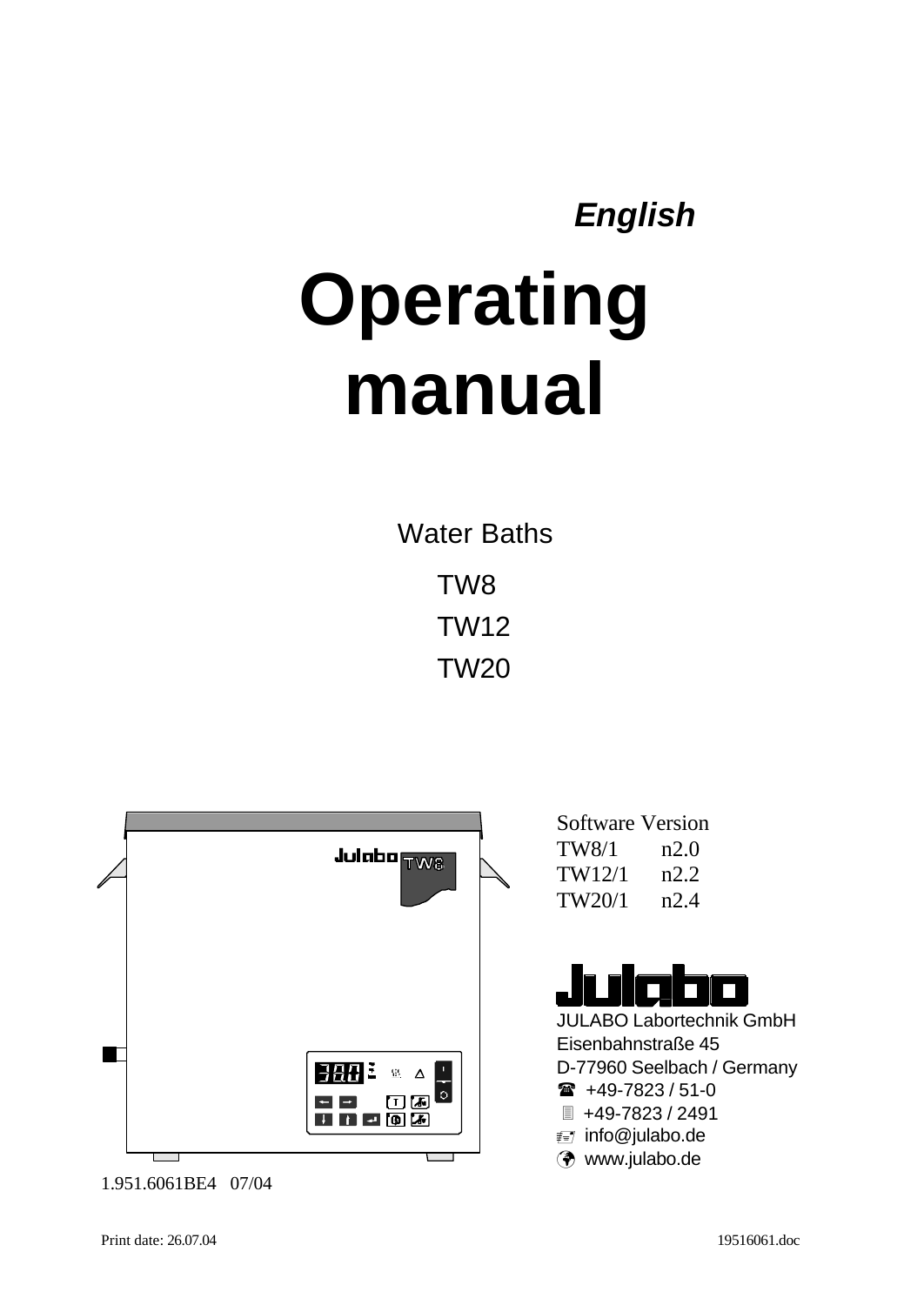# Congratulations!

You have made an excellent choice.

Julabo thanks you for the trust you have placed in us.

This operating manual has been designed to help you gain an understanding of the principles of operating and possibilities of our circulators. For optimum utilization of all functions, we recommend that you thoroughly study this manual prior to beginning operation.

# Safety Warnings

Take care your unit is operated only by qualified persons.

Make sure you read and understand all instructions and safety precautions listed in this manual before installing or operating your unit. If you have any questions concerning the operation of your unit or the information in this manual, contact JULABO.

Performance of installation, operation, or maintenance procedures other than those described in this manual may result in a hazardous situation and may void the manufacturer's warranty.

Transport the unit with care. Sudden jolts or drops may cause damages in the interior of the unit.

Observe all warning labels. Never remove warning labels.

Never operate damaged or leaking equipment.

Never operate the unit without bath fluid in the bath.

Always turn off the unit and disconnect the mains cable from the power source

before performing any service or maintenance procedures, or before moving the unit. Always empty the bath before moving the unit.

Never operate equipment with damaged mains power cables.

Refer service and repairs to a qualified technician.

In addition to the safety warnings listed above, warnings are posted throughout the manual. These warnings are designated by an exclamation mark inside an equilateral triangle. Read and follow these important instructions. Failure to observe these instructions can result in permanent damage to the unit, significant property damage, personal injury or death.

**/r**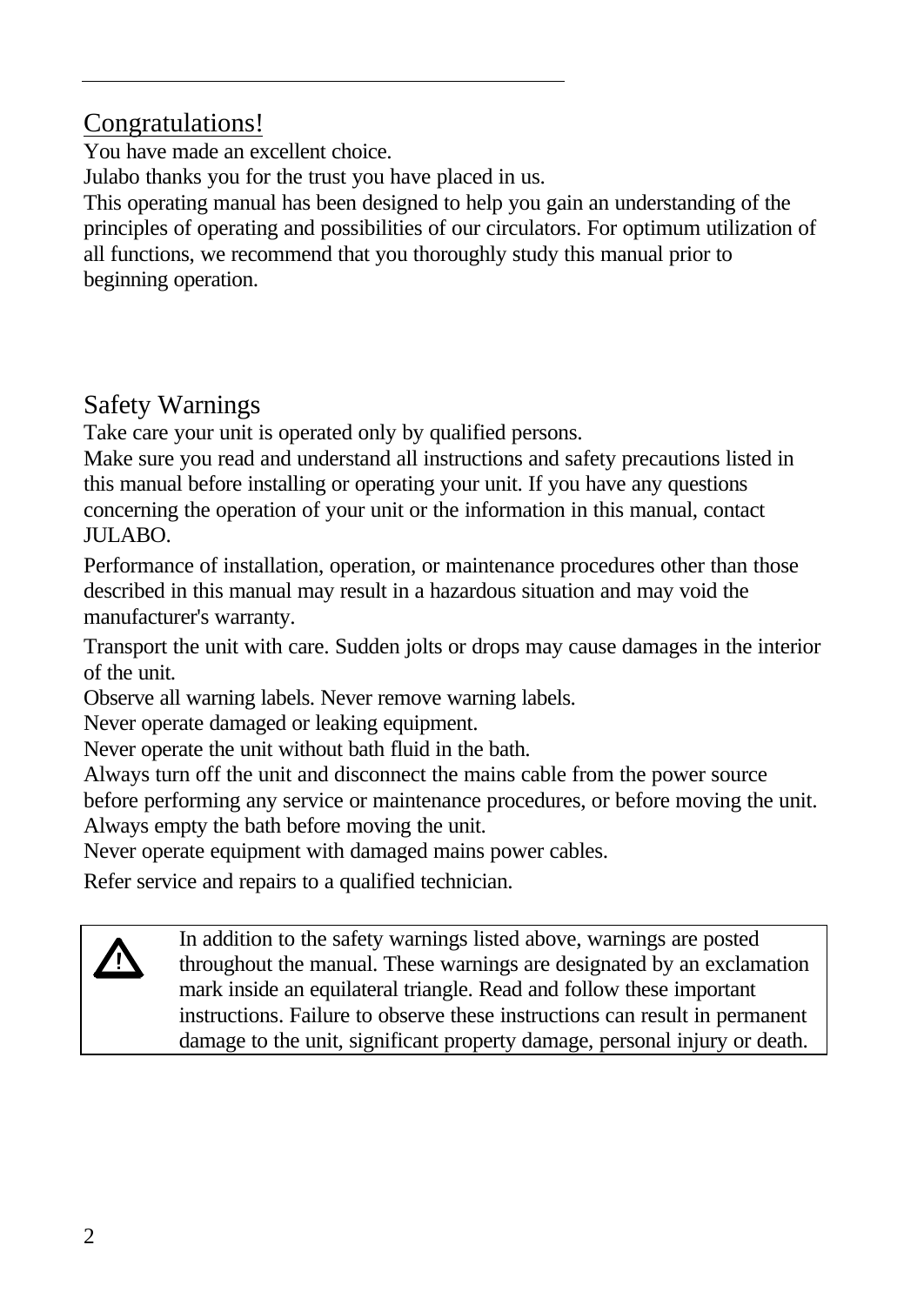# TABLE OF CONTENTS

| 1.  |      |                                                                 |    |
|-----|------|-----------------------------------------------------------------|----|
| 2.  |      |                                                                 |    |
| 3.  |      |                                                                 |    |
| 4.  |      |                                                                 |    |
| 5.  |      |                                                                 |    |
|     | 5.1  |                                                                 |    |
|     | 5.2. |                                                                 |    |
|     | 5.3. |                                                                 |    |
|     | 5.4. | Maintaining a constant water level / Countercooling9            |    |
| 6.  |      |                                                                 |    |
|     | 6.1. |                                                                 |    |
| 7.  |      |                                                                 |    |
|     | 7.1  |                                                                 |    |
|     | 7.2. |                                                                 |    |
|     | 7.3. |                                                                 |    |
| 8.  | 8.1. |                                                                 |    |
|     | 8.2. |                                                                 |    |
|     | 8.3. |                                                                 |    |
|     | 8.4. |                                                                 |    |
|     | 8.5. |                                                                 |    |
| 9.  |      |                                                                 |    |
| 10. |      |                                                                 |    |
|     |      | 10.1. Acoustical signals and their differentiation20            |    |
| 11. |      |                                                                 | 21 |
| 12. |      |                                                                 |    |
|     |      | 12.1. Communication with a PC or a superordinated data system22 |    |
|     |      |                                                                 |    |
|     |      |                                                                 |    |
|     |      |                                                                 |    |
| 13. |      |                                                                 |    |
|     |      |                                                                 |    |
| 14. |      |                                                                 |    |
| 15. |      |                                                                 |    |
| 16. |      |                                                                 |    |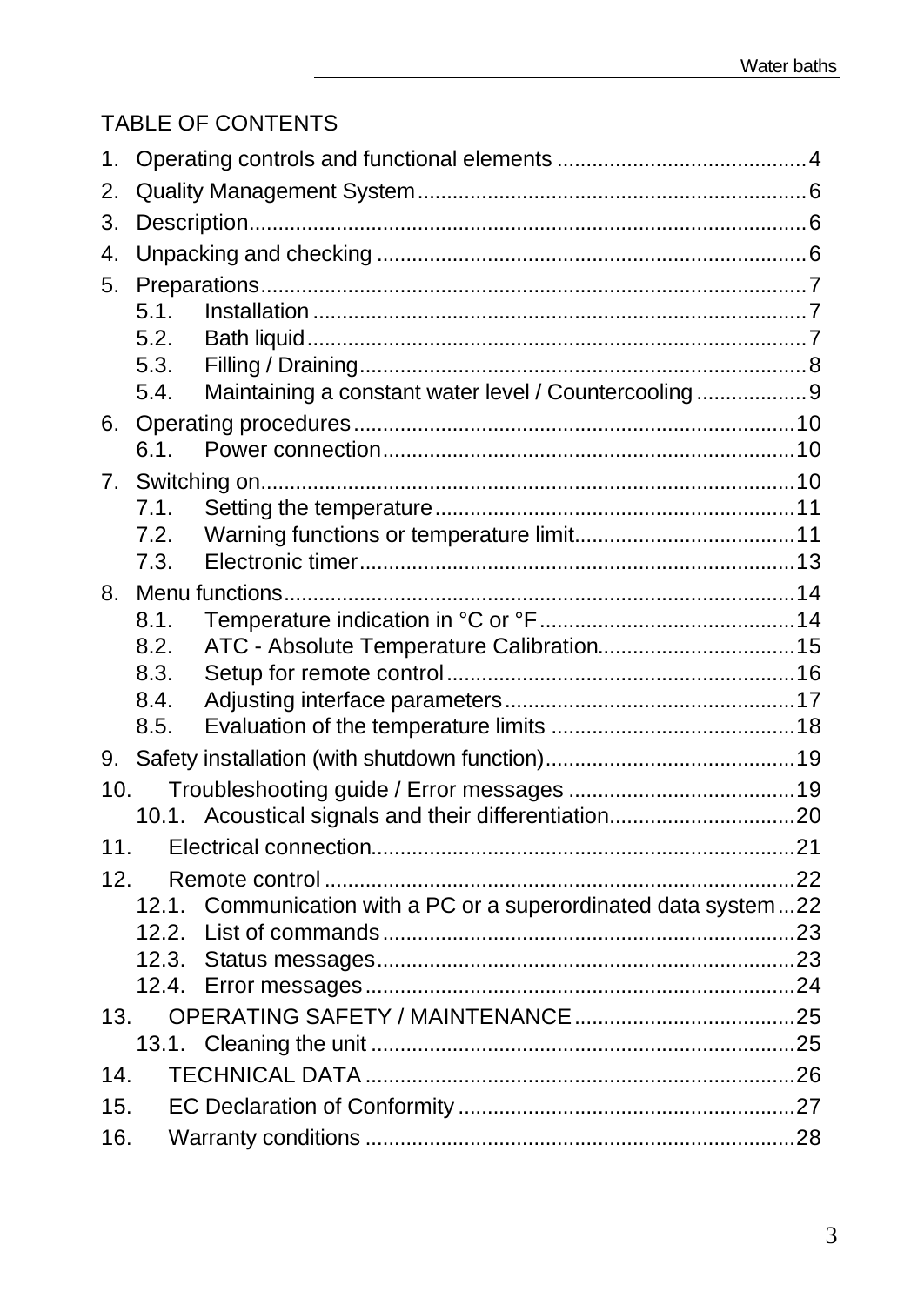### **1. OPERATING CONTROLS AND FUNCTIONAL ELEMENTS**

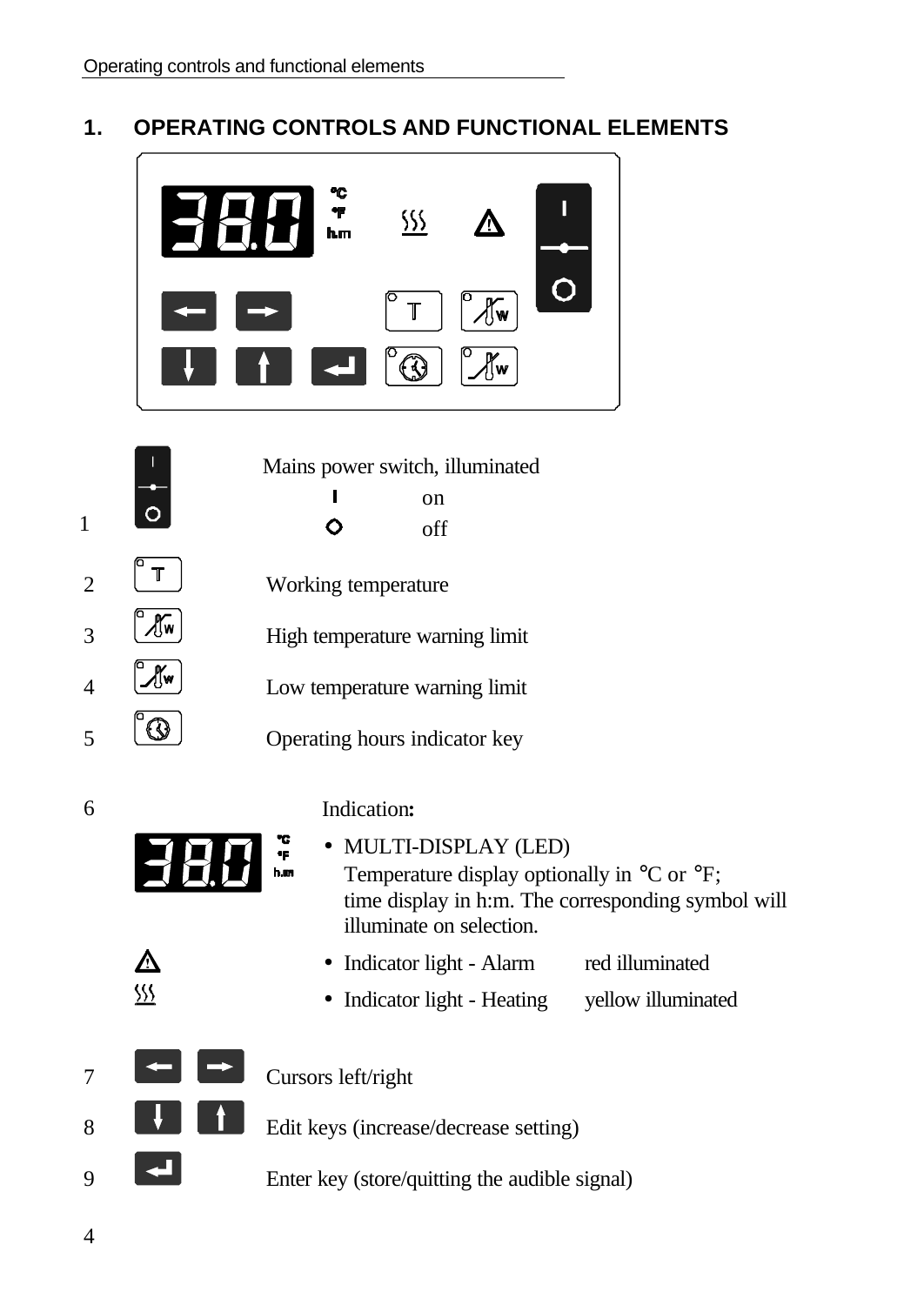#### Water baths

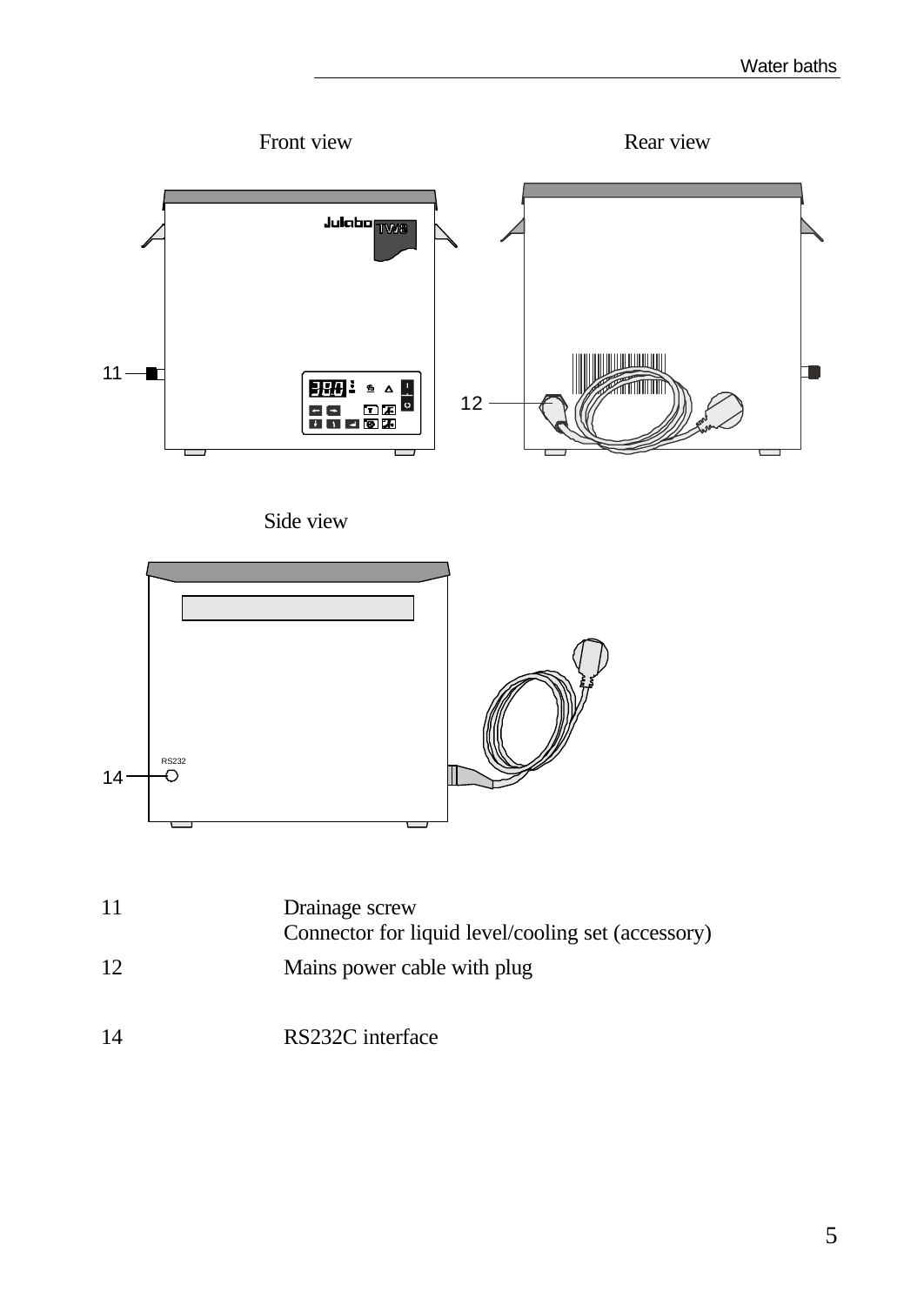# **2. QUALITY MANAGEMENT SYSTEM**



The JULABO **Q**uality **M**anagement **S**ystem:

Development, production and distribution of temperature application instruments for research and industries conform to the requirements according to DIN EN ISO 9001:1994-08.

Certificate Registration No. QA 051004008.

# **3. DESCRIPTION**

JULABO water baths serve to ensure a constant water temperature within the defined working range, and may be used up to the boiling point of the media in use, preferably with water.

JULABO water baths of the series EcoTemp TW8, TW12, TW20 consist of a stainless steel inside lining , containing heater, temperature sensor and the overtemperature protection safety element.

The units are operated via a water protected foil keypad with integrated mains switch. Microprocessor technology enables selection and storage of different temperature values and operating times, and display of them in the LED-MULTI-DISPLAY. The self-optimizing electronic PID-control circuit automatically adjusts the heat supply to the value required by the bath. The RS232C port permits modern process engineering without additional interface, directly on-line, from the waterbath to your application equipment. The overtemperature protection to DIN 12876-1: 2000 is a safety feature with a fixed safety value of 130 °C. It functions independent of the regulator circuit. The waterbaths conforms to the safety requirements specified by DIN 12876-1: 2000 (class I), as well as DIN 12876-2: 1999/12, the guideline for first voltage range EN 61010.

<u>(क्षे</u>

### **The safety classification 1 permits unattended operation with non-flammable bath liquids!**

# **4. UNPACKING AND CHECKING**

Unpack the waterbath and accessories and check for damages incurred during transit. These should be reported to the responsible carrier, railway, or postal authority, and a request for a damage report should be made. These instructions must be followed fully for us to guarantee our full support of your claim for protecting against loss from concealed damage. The form required for filing such a claim will be provided by the carrier.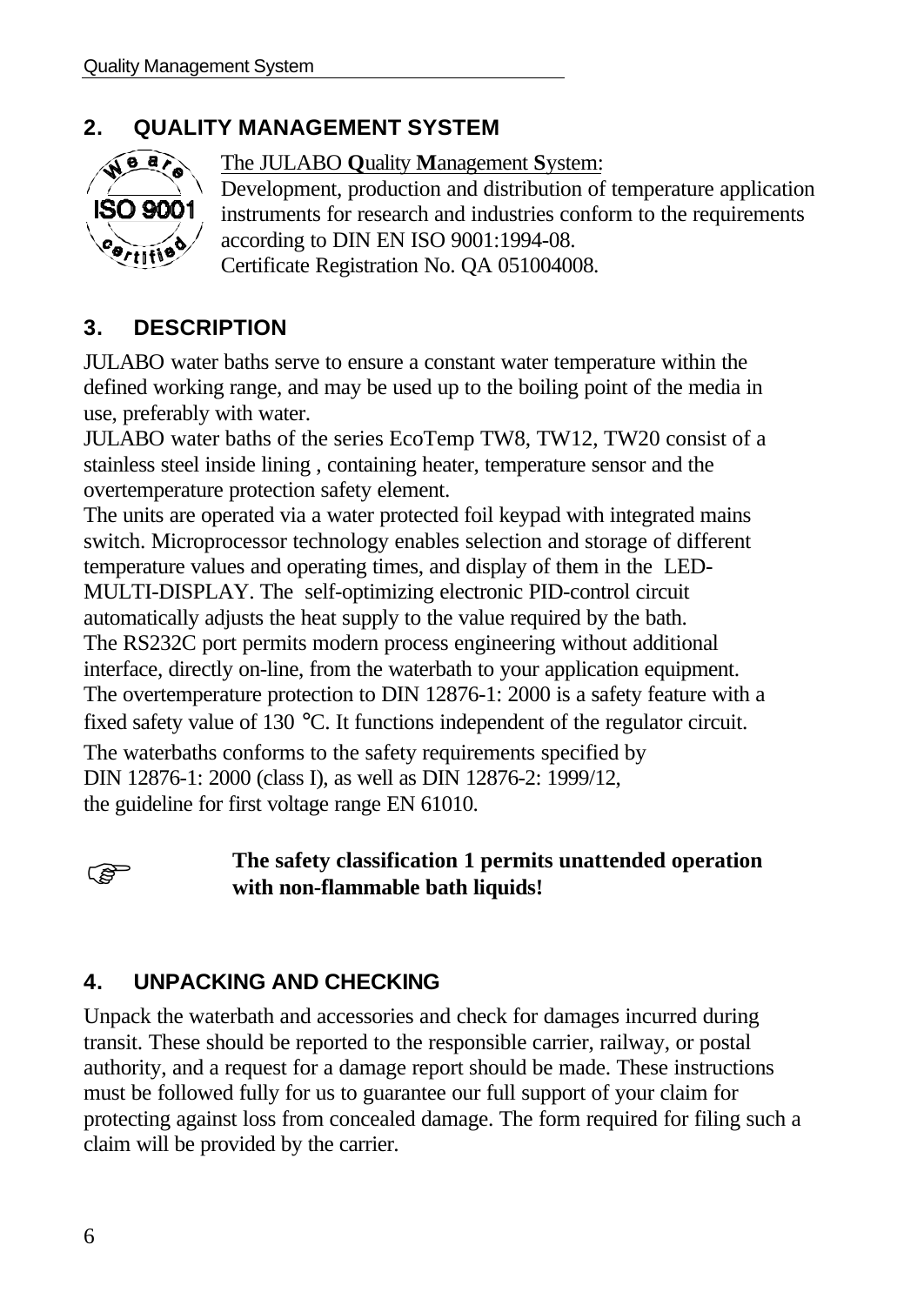### **5. PREPARATIONS**

# **5.1. Installation**



Place the waterbath in an upright position.

Keep a wall distance of minimum 80 mm.

### **5.2. Bath liquid**

• **Recommended bath liquid:** Water







#### **Note:**

We recommend the use of the "Aqua-Stabil" protective media to eliminate the formation of algae, bacteria, and other micro-organisms. Order No. Description

| Description          |
|----------------------|
| 6 bottles ea 100 cc  |
| 12 bottles ea 100 cc |
|                      |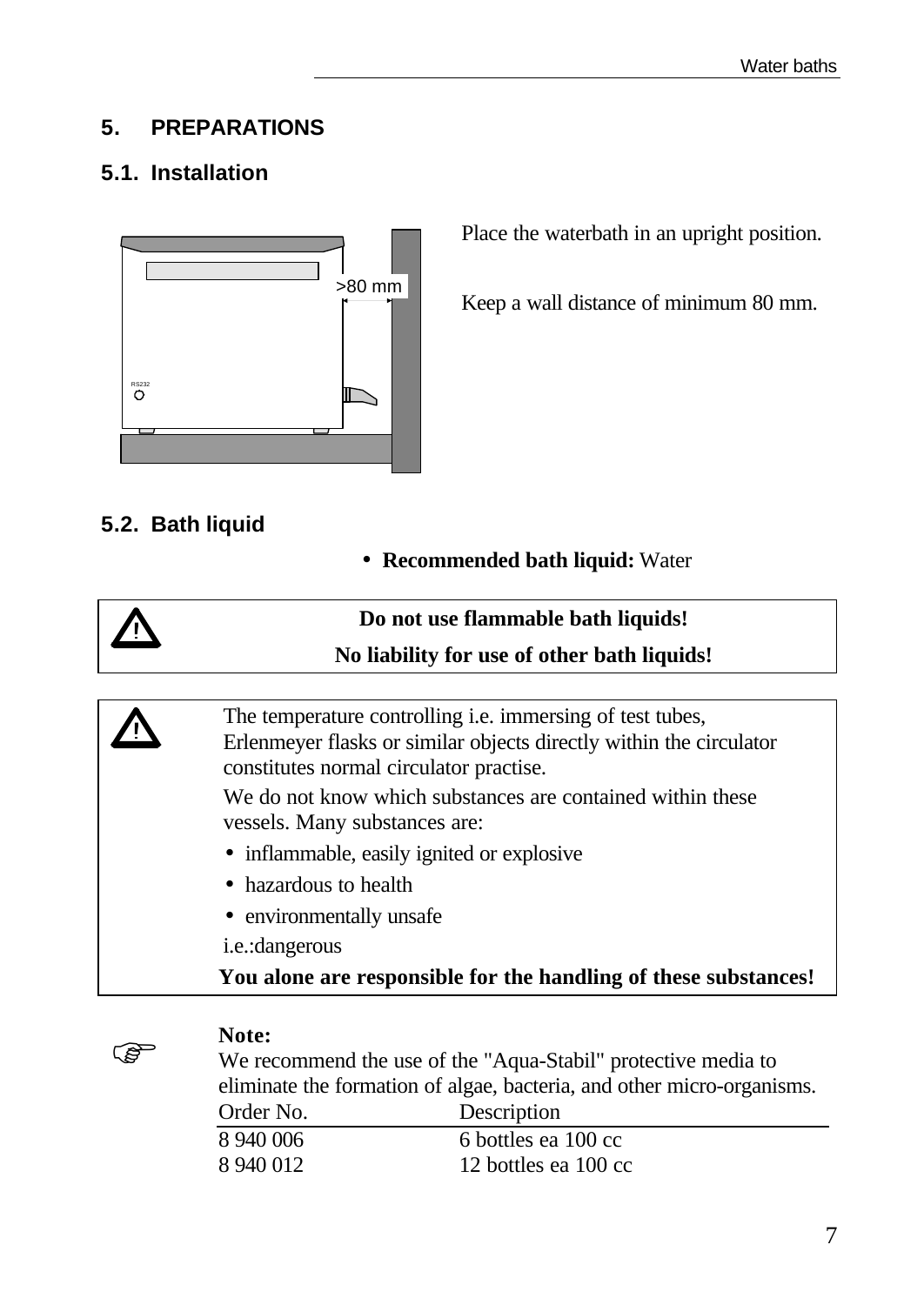# **5.3. Filling / Draining**

### Filling

- Recommended maximum filling level is 25 mm below the tank rim
- Minimum filling level: approx. 1 cm above the perforated stainless steel base plate.

### **Note:**

The working filling level depends on size and number of the items (fixtures) to be placed inside. The recommended procedure is to fill the water bath only partially, place the items (fixtures) inside and then correct the filling level (adding or removing liquid) as required.



### **Draining**

- Press the mains switch to turn the waterbath off
- Place a suitable collecting bucket or tub underneath the unit for draining the used bath liquid.
- To drain the liquid open the drainage screw (11) on the side of the water bath.
- After the liquid has been fully drained, securely tighten the drainage screw (11) again.



### **Exercise CAUTION when emptying hot bath liquids!**

Recommendation:

Use the water bath cover to keep temperature losses to a minimum. This is especially important for working temperatures above 70 °C.

Lift-up Makrolon® covers Order numbers: TW8 TW12 TW20 8 970 286 8 970 287 8 970 288

Flat bath covers

Flat water bath covers of stainless steel with round opening and ring-type inserts are alternatively available (accessory components).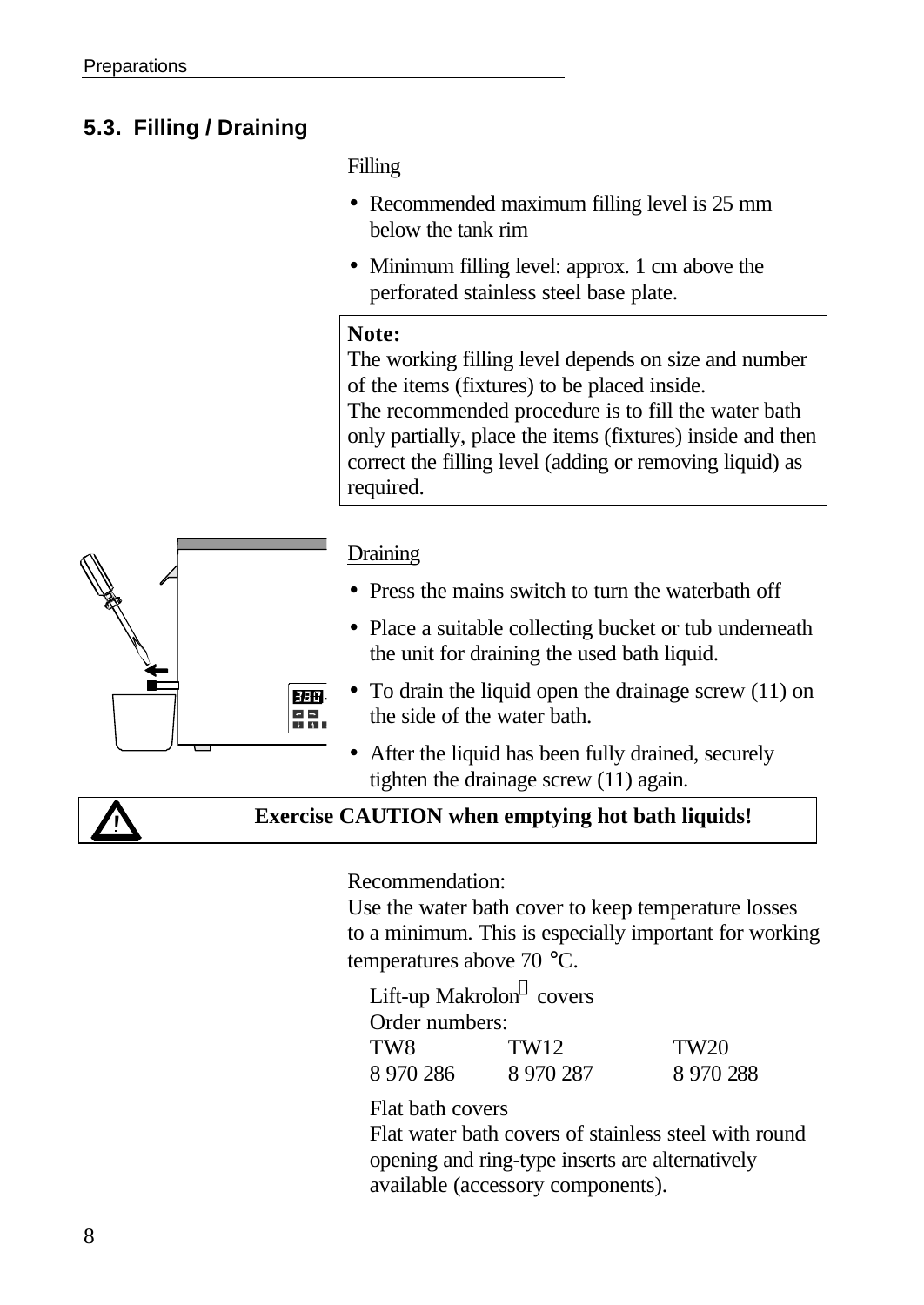### **5.4. Maintaining a constant water level / Countercooling**

For cooling tasks near the ambient air temperature the liquid level/cooling set can be used for countercooling.

By special pipe routing, cool faucet water is continuously supplied to the water bath, while at the same time, the heated water is drained via the overflow connection of the Level/Cooling set.

A specific water flow rate of 100 ml/minute is sufficient to compensate for the characteristic temperature.

Use of the liquid level/cooling set for a continuous supply of faucet water:

- 1. to keep the water level constant, especially for applications up to the boiling point (supply of faucet water only in the amount of evaporation losses).
- 2. for countercooling of cooling tasks near the ambient surrounding temperature (cool faucet water is continuously supplied to the water bath, while at the same time, the heated water is drained via the overflow connection of the liquid level/cooling set).

### **Liquid level/cooling set Order number: 8 970 415**

- 11 drainage screw on water bath
- 20 compensation reservoir
- 21 connecting sleeve
- 22 supply/drainage sleeve
- 23 overflow sleeve

- 24 adaptor screw for constant liquid level function
- 25 adaptor screw assy. for countercooling function and simultaneous constant liquid level control
- 26 adjuster screw for filling level adjustment

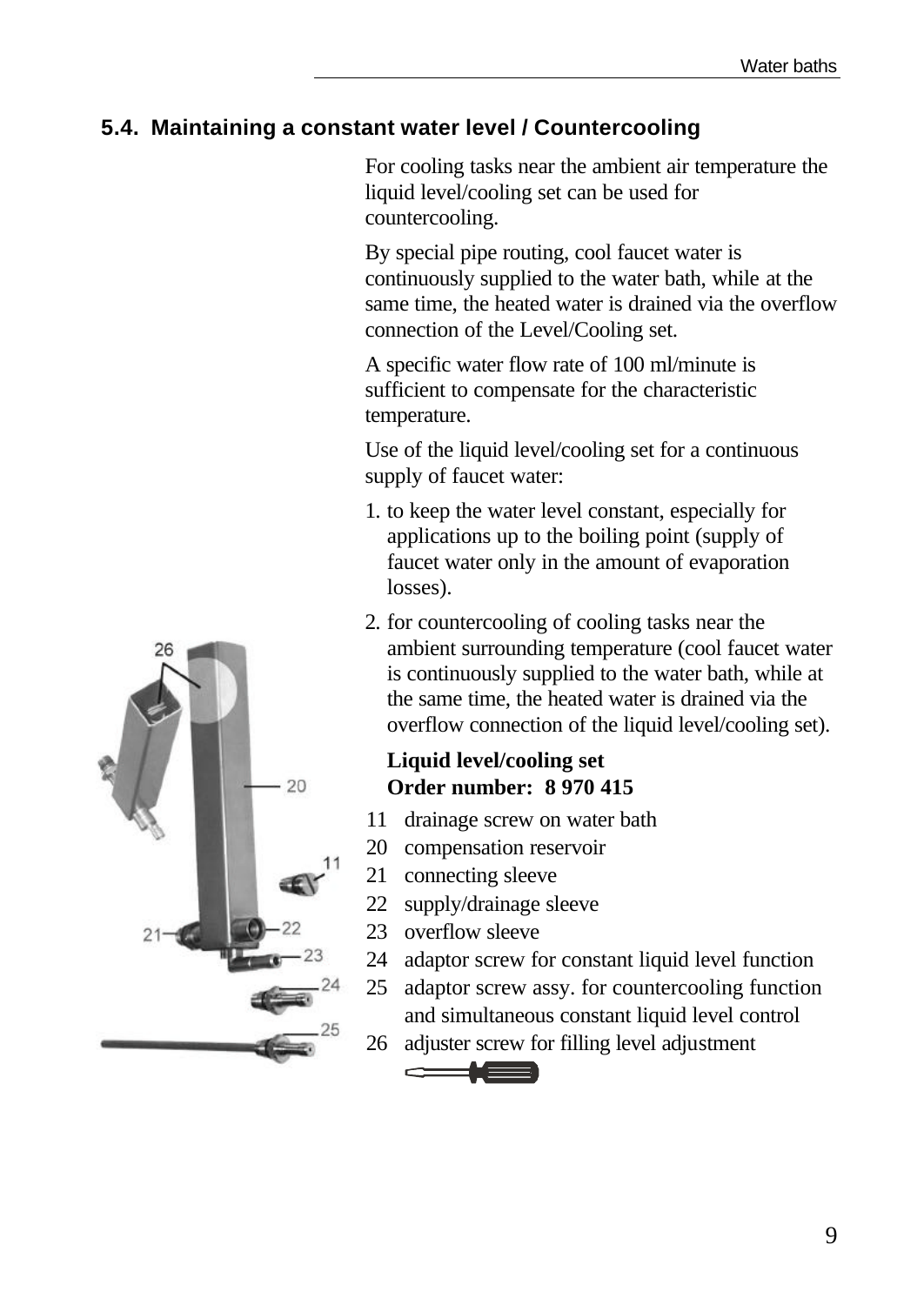### **6. OPERATING PROCEDURES**

### **6.1. Power connection**

### **Connect the unit only to a grounded mains power socket! We disclaim all liability for damage caused by incorrect line voltages!**



Check to make sure that the line voltage matches the supply voltage specified on the identification plate. Deviations of  $\pm 10$  % are permissible.

# **7. SWITCHING ON**







Switching on:

Turn on the mains power switch.

The unit performs a self-test. All segments of the 4-digit MULTI-DISPLAY (LED) and all indicator lights will illuminate.

Then the software version (example: n 0.0) appears.

Together with the display of the water bath temperature the operating state is also displayed. (Example: 18.6 °C)

The monitor lamp  $\frac{\sin}{\sin \theta}$  illuminates when the heater is in operation (on).

#### **Notes:**

• Adjustable parameters and temperature values are retained and the electronic timer is reset to zero when the equipment is switched off.

When the water bath is operating under remote control at the time of switchoff (connected to PC via RS-232 interface connection), the MULTI-DISPLAY (LED) will display the message "OFF".

(see chapter 8.3. Setup for remote control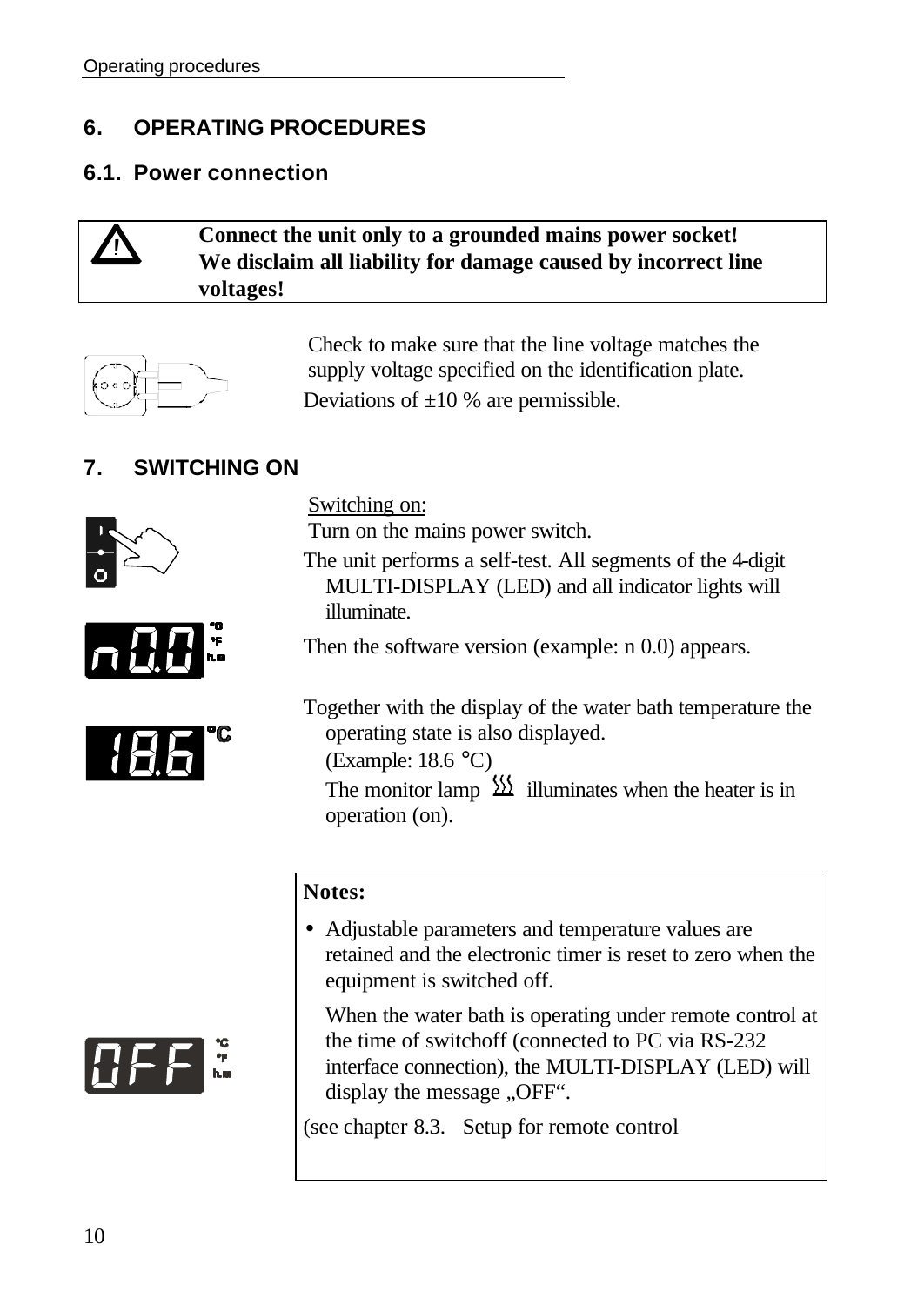### **7.1. Setting the temperature**





If temperature display in  $\mathrm{P}_F$  is desired, switch to the menu level and select the option "temperature display (see page 14).

# **7.2. Warning functions or temperature limit**



More protection for your samples in the bath! As soon as the actual temperature leaves one of the preadjusted limits, this status is evaluated.

The high- and low-temperature limit can be evaluated in two ways (see page 18).





- 1. As pure warning function with an acoustic signal in regular intervals. (Signal - Pause) (DBGM: G94 10 134.5)
- 2. As temperature limit by switching-off the heating and alarm.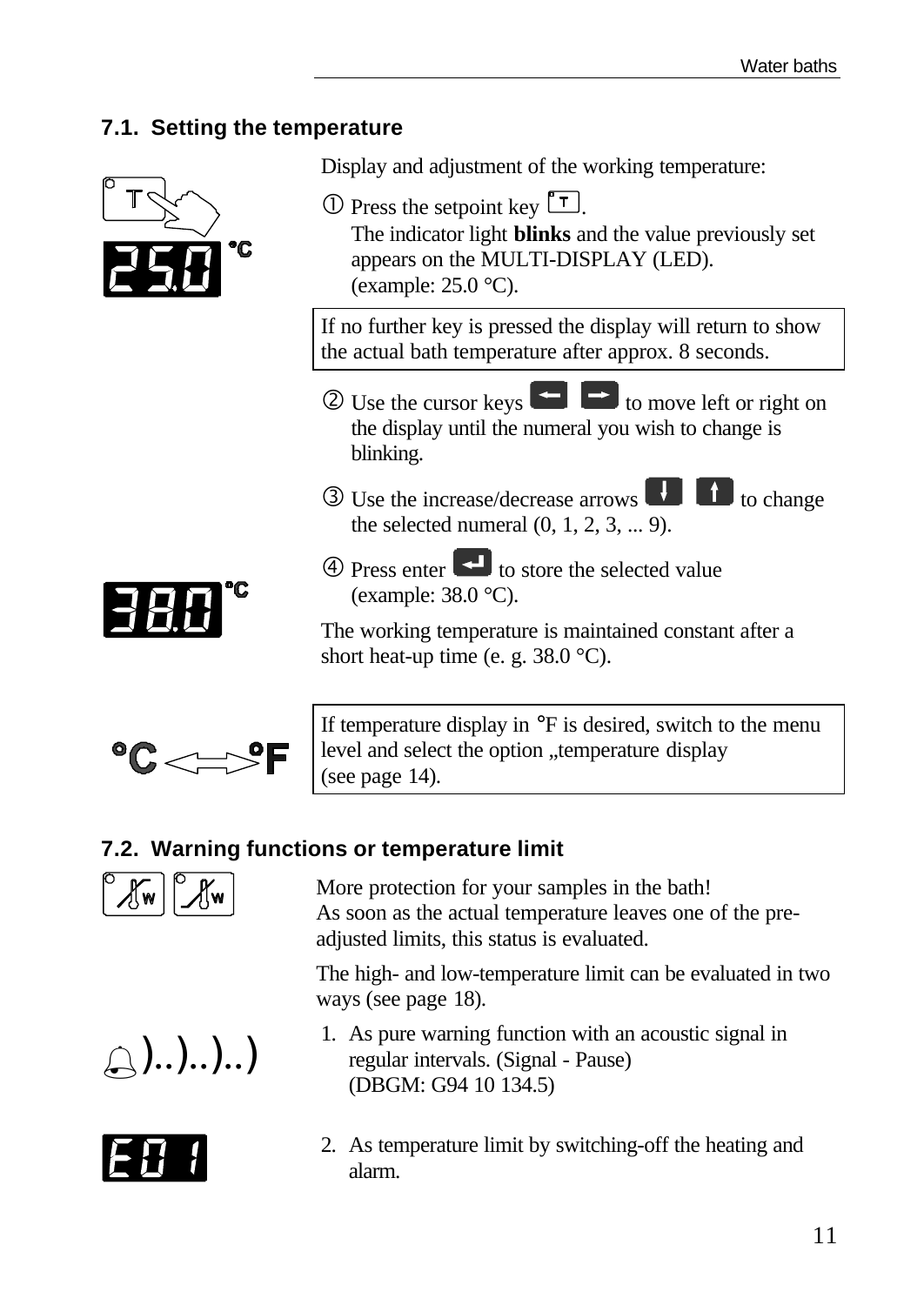

**Note:**

The warning functions will be activated only after the bath temperature has remained for at least 3 seconds within the adjusted threshold values after the equipment is switched on.

ි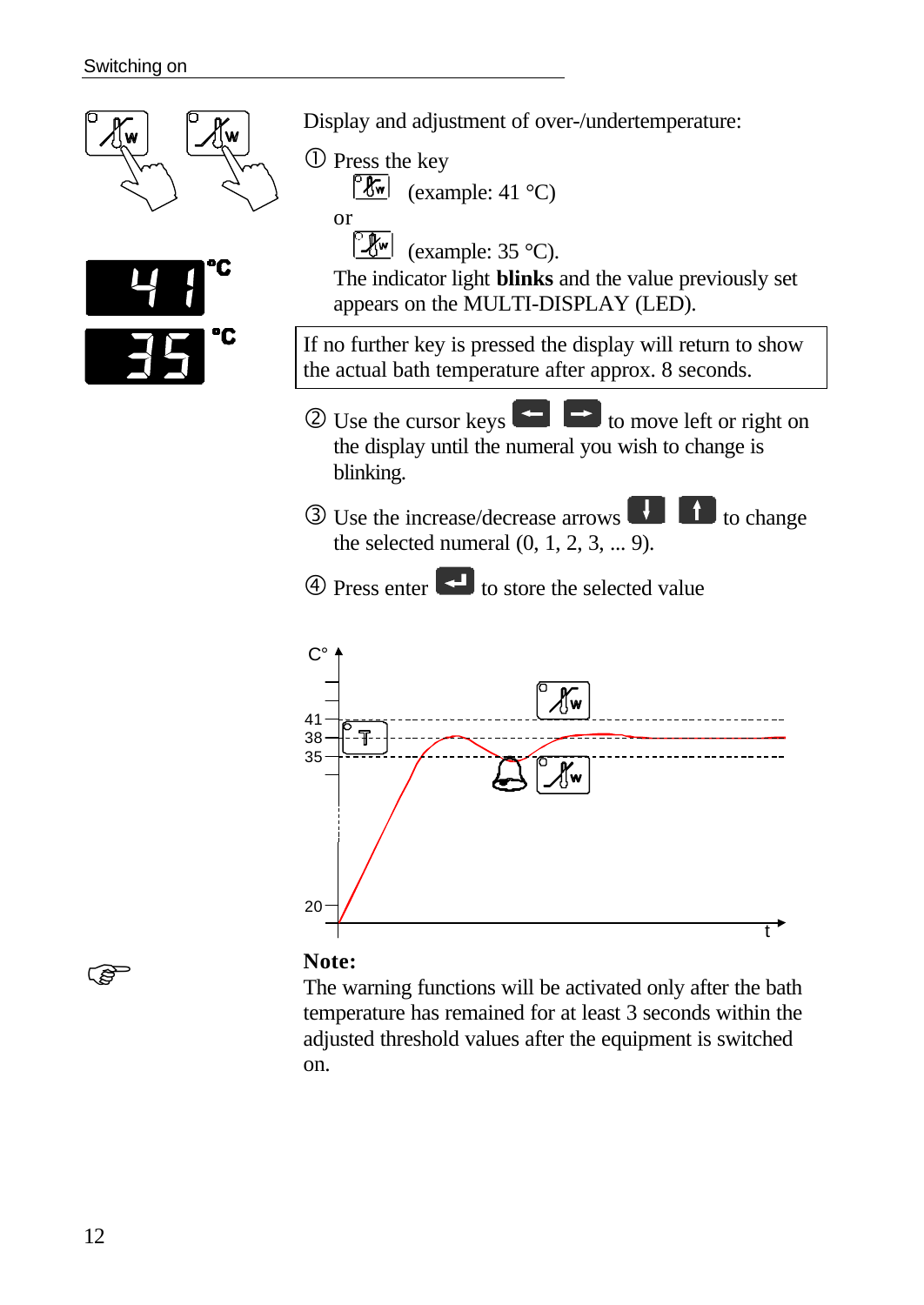### **7.3. Electronic timer**

 $\setminus$  ))..))..))

The electronic timer enables adjustment of the operating time up to a maximum of 9 hours and 59 minutes. Countdown then commences to zero, at which time an acoustical time signal will be issued in intervals (double signal - pause).

- the equipment will not be switched off -

Display and adjustment of the operating time:

 $\circled{1}$  Press the key  $\circled{2}$ . The indicator light **blinks** and and the MULTI-DISPLAY (LED) will display the remaining operating time (example: 4.28 h:m).

If no further key is pressed the display will return to show the actual bath temperature after approx. 8 seconds.

- $\circled{2}$  Use the cursor keys  $\bullet$  to move left or right on the MULTI-DISPLAY (LED) until the numeral you wish to change is blinking.
- $\circled{3}$  Use the edit keys  $\bullet$   $\bullet$  to increase or decrease the numeral value (0, 1, 2, 3, ... 9).
- $\circled{4}$  Press enter  $\bullet$  to store the value when the countdown will commence. During that time the monitor lamp (control lamp) will remain permanently illuminated.

When the operating time is expired an acoustical time signal is issued in intervals.

=



Cancellation of the time signal:

Press enter  $\left| \cdot \right|$  to silence the time signal.

Notes:

- Following switch-on of the equipment and after a power failure, the timer will show 0:00 h:m.
- When the equipment is operating remotely controlled the timer is rendered inoperative.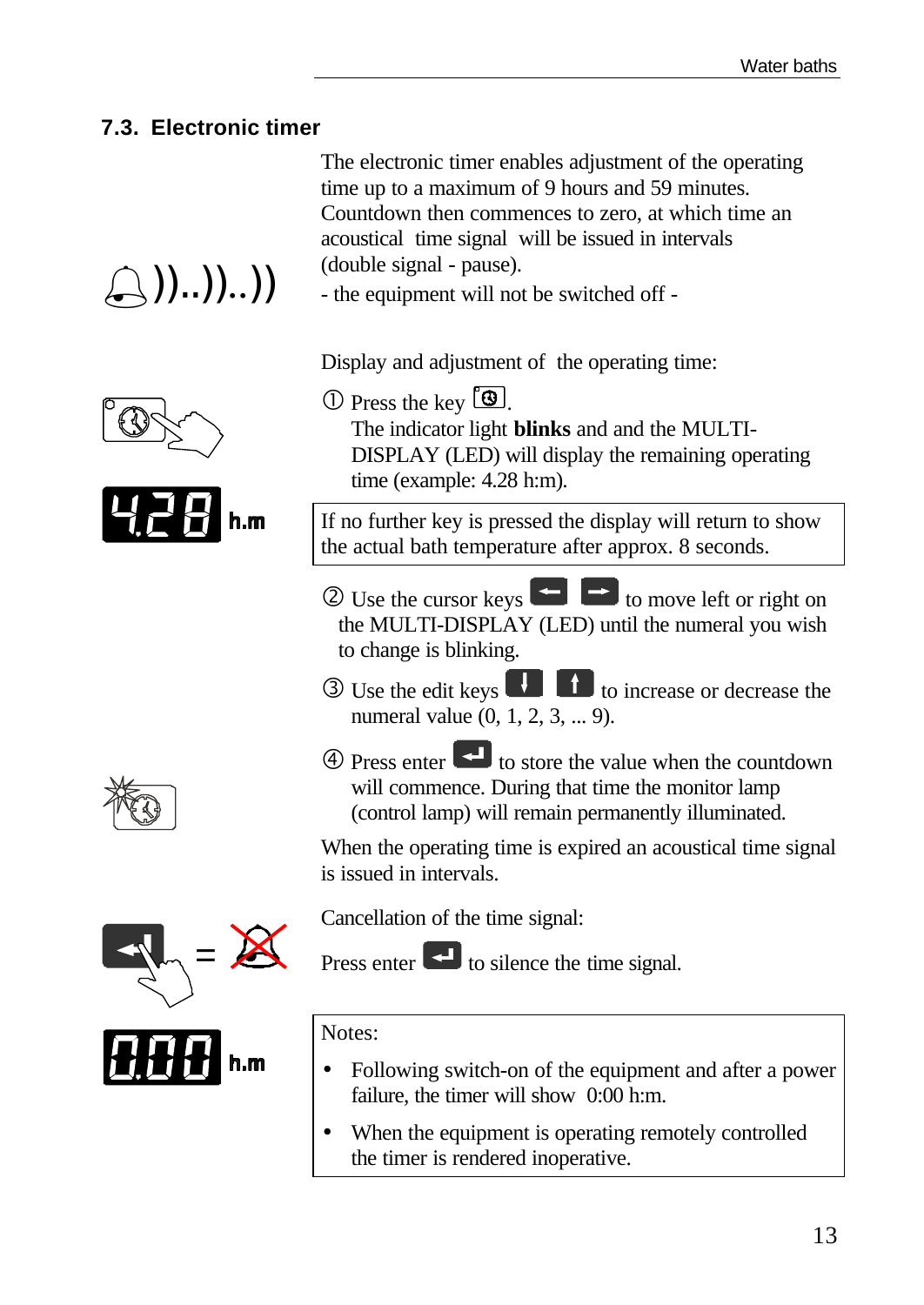### **8. MENU FUNCTIONS**

Adjustment of parameters which, in most instances, need only be adjusted once, are performed on the water bath at menu level.

- 1. MULTI-DISPLAY temperature display in °C or °F
- 2. ATC (absolute temperature calibration)
- 3. Switchover to remote controlled operation
- 4. Adjustment of interface parameters
- 5. Adjustment of the high and low temperature limit. Choice between pure warning function or a temperature limit by switching off the heating.

# **Selecting/exiting the menu level.** • Simultaneously press the cursor key  $\blacksquare$  and enter  $\blacksquare$ .

### **8.1. Temperature indication in °C or °F**

The working temperature can be displayed in the MULTI-DISPLAY (LED) in  $\rm{^{\circ}C}$  or  $\rm{^{\circ}F}$  as desired.







- $\bullet$  Press  $\bullet$  and  $\bullet$  at the same time.
- $\bullet$  Use the cursor keys  $\bullet$  to select the menu option "temperature display" (example: .,t  $C^*$  = temperature display in  $^{\circ}C$ ).
- **e** Select the alternative state with the edit keys

and confirm the selection with the ENTER key  $\blacksquare$ . The display now shows "t  $F''$  = temperature display in  $\mathrm{P}_{\mathrm{F}_{\mathrm{L}}}$ 

# **e** Press **and <b>a** at the same time.

Switchover to the selected display mode takes place automatically upon leaving the menu level.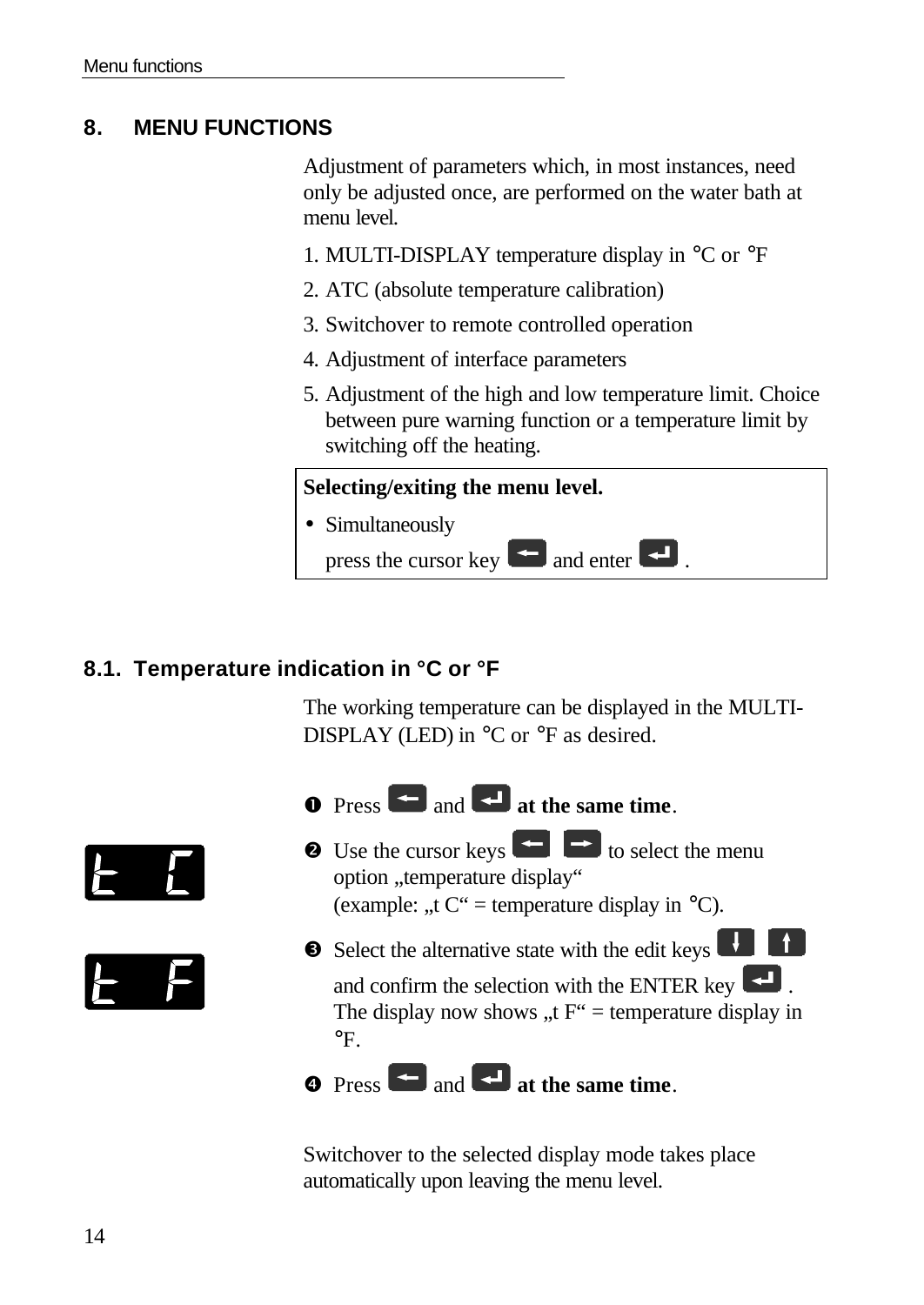# **8.2. ATC - Absolute Temperature Calibration**



ATC serves to compensate a temperature difference that might occur between circulator and a defined measuring point in the bath tank because of physical properties.



The difference temperature is determined ( $\Delta T = T_M - T_T$ ) and stored as correcting factor (example  $\Delta T = -0.2$  °C).

Measuring point( $T_M$ )





| $\bullet$ Press the cursor key $\bullet$ and enter $\bullet$ at the same<br>time.                                                                                        |
|--------------------------------------------------------------------------------------------------------------------------------------------------------------------------|
| • Use the cursor keys <b>in the select the menu</b><br>option "At0".                                                                                                     |
| <b>8</b> With the edit keys <b>the select</b> "At1" and then<br>press enter $\left  \right $ .                                                                           |
| Enter the corrective value.                                                                                                                                              |
| $\bullet$ Using the cursor keys $\bullet$ and the edit keys<br>set the correcting factor (example -0.20 °C)<br>and then press enter $\left\lfloor \cdot \right\rfloor$ . |
| <b>6</b> Press and <b>F</b> at the same time.                                                                                                                            |

The temperature on the measuring point rises to a temperature of 37.0 °C and is indicated on the MULTI-DISPLAY (LED)..



Measuring point

**The ATC function stays activated until resetting to 00.0 °C.**



### **Recommendation**:

Use a calibrated temperature measuring instrument.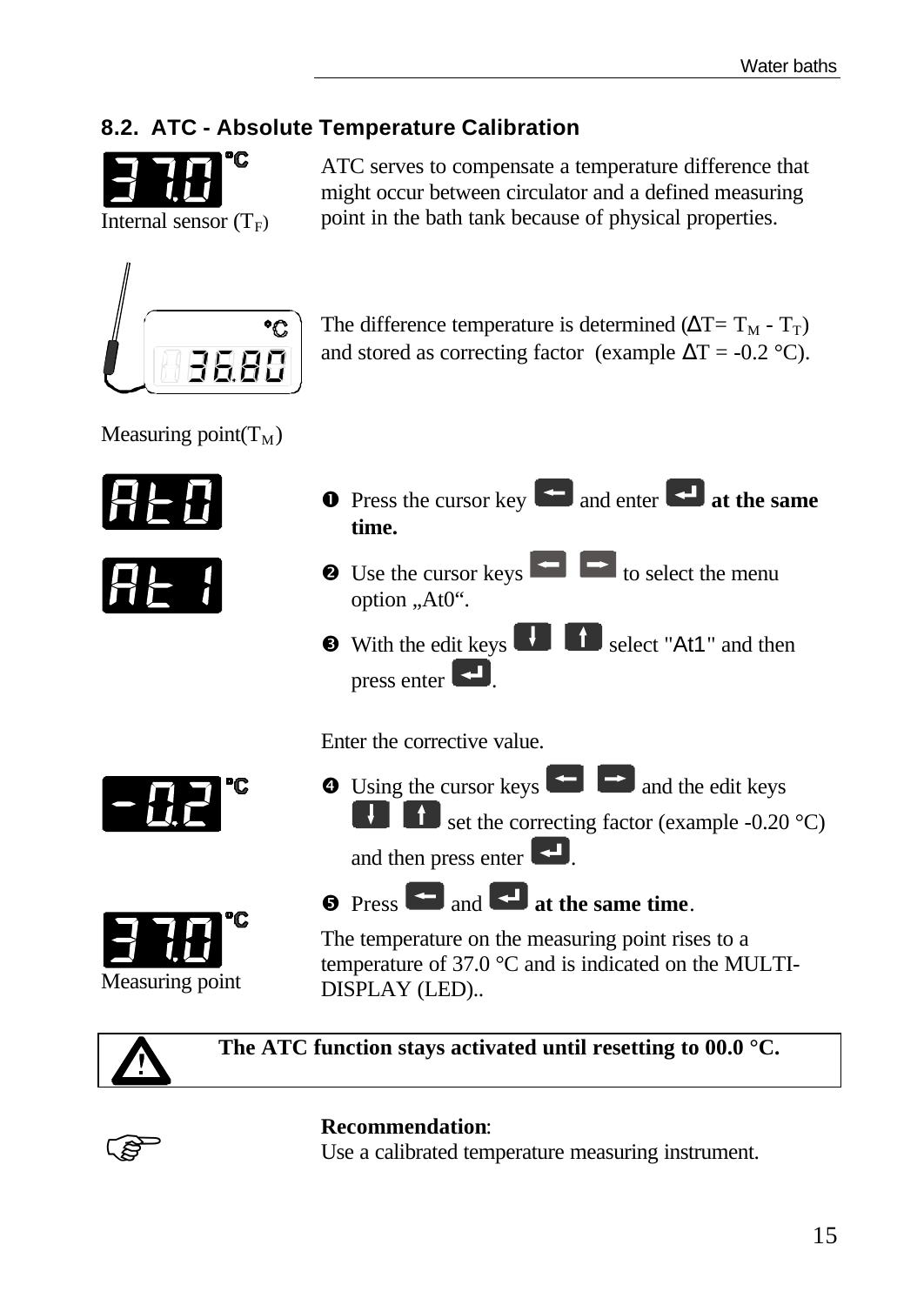### **8.3. Setup for remote control**

If the water bath is to be remotely controlled or monitored, the parameter of the menu option REMOTE must be changed and set from **0** to **1.**

REMOTE  $0 =$  Keypad control

 $1 =$  Remote control via RS232 interface







- $\bullet$  Press  $\bullet$  and  $\bullet$  at the same time.
- $\bullet$  Use the cursor keys  $\bullet$  to select the menu option REMOTE (display  $\pi$ , 0").
- $\bullet$  Select the alternative state with the edit keys  $\bullet$ and confirm the selection with the ENTER key (display  $\pi$ , 1").
- The water bath will switch to the REMOTE "STOP" condition and the MULTI-DISPLAY will show the message "OFF".
- **e** Press **a** and **a** at the same time.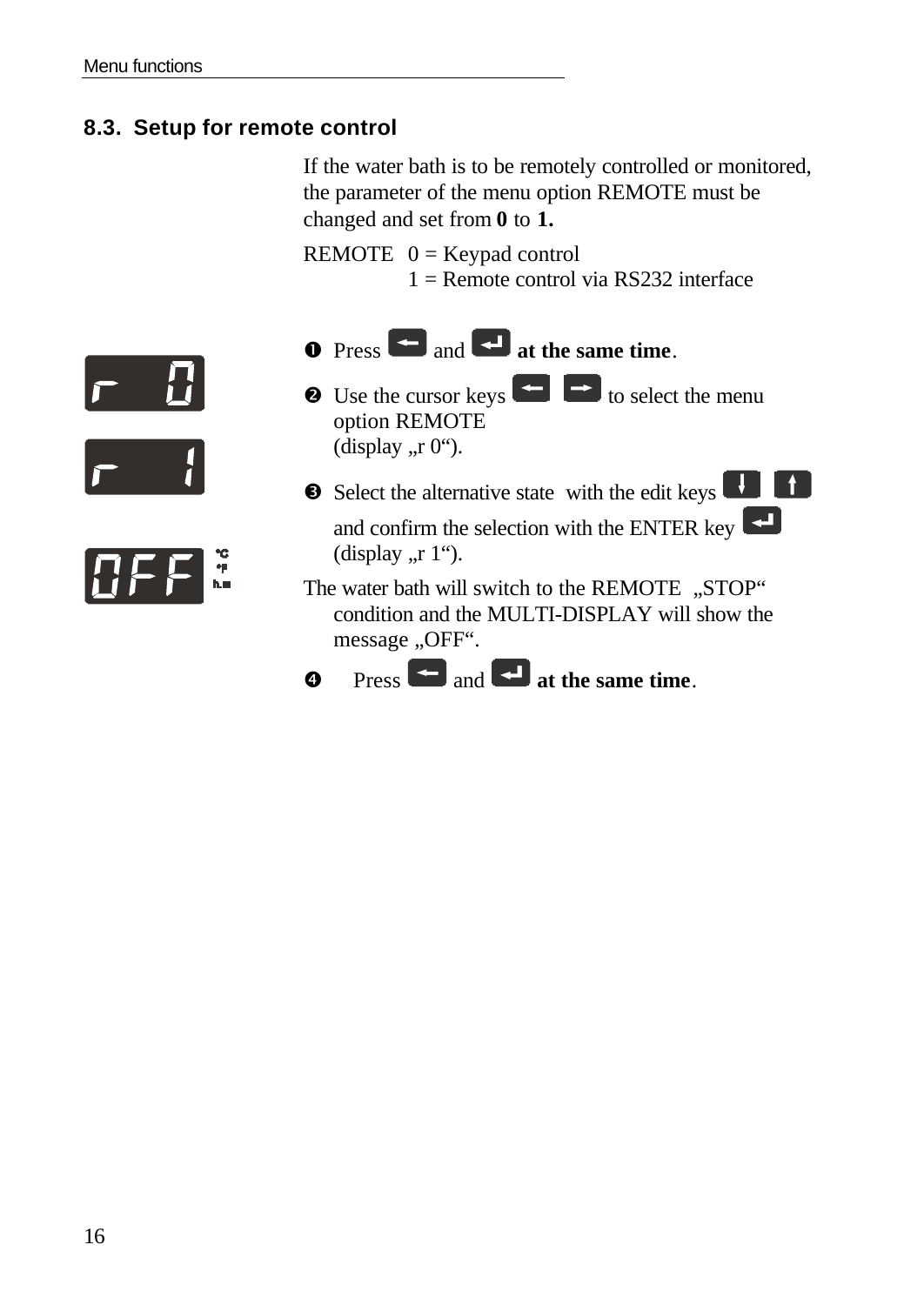### **8.4. Adjusting interface parameters**

Correct data transmission takes place only when the interface parameters of PC and water bath are identical.

| $\bullet$ Press $\bullet$ and $\bullet$ at the same time.                                                                                            |
|------------------------------------------------------------------------------------------------------------------------------------------------------|
| • Use the cursor keys $\bullet$ to select the desired<br>menu option<br>(BAUDRATE, PARITY, HANDSHAKE).                                               |
| Select the alternative state with the edit keys<br>and confirm the selection with the ENTER key $\left[\begin{array}{c} 1 \\ 2 \end{array}\right]$ . |
| $\bullet$ Press $\bullet$ and $\bullet$ at the same time.                                                                                            |

### **Adjustable interface parameters**

| <b>BAUDRATE</b>                              | $48 = 4800$ bauds *   |  |
|----------------------------------------------|-----------------------|--|
|                                              | $96 = 9600$ bauds     |  |
| <b>PARITY</b>                                |                       |  |
|                                              | $0 =$ no parity       |  |
|                                              | $1 =$ odd parity      |  |
|                                              | $2 =$ even parity $*$ |  |
| <b>HANDSHAKE</b>                             |                       |  |
| $0 =$ Protocol Xon/Xoff (software handshake) |                       |  |
| $1 =$ without handshake $*$                  |                       |  |
| Data bits = 7; Stop bit = $1 *$              |                       |  |

(\*Factory setting)



**Like all parameters which can be entered through the keypad, interface parameters are stored in memory even after the circulator is turned off.**

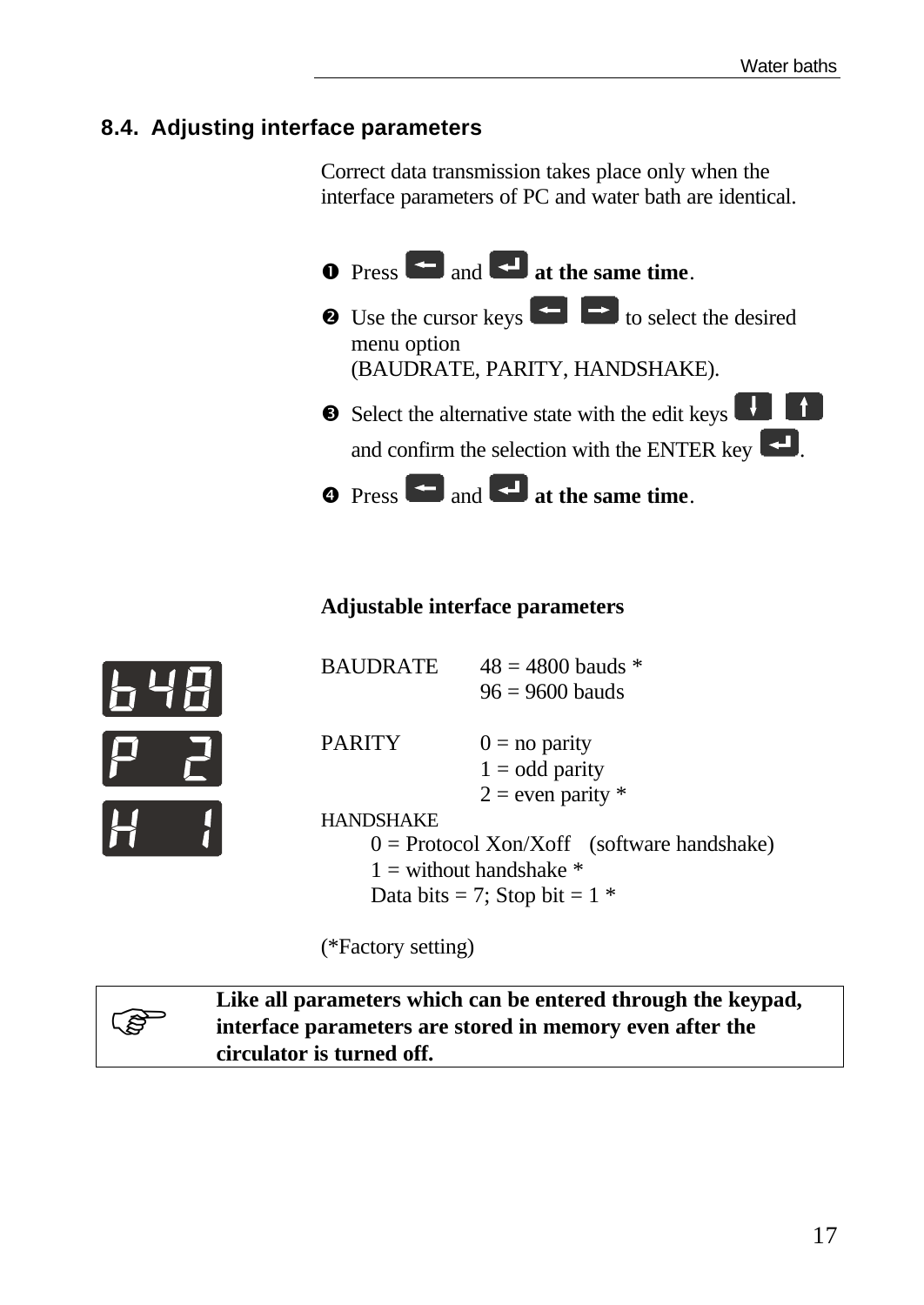# **8.5. Evaluation of the temperature limits**

The high- and low-temperature limit can be adjusted in two ways (see page 11)



- 1. As pure warning function with an acoustic warning signal in regular intervals. Adjustment "Li 0" – factory adjustment
- 2. As temperature limit by switching-off the heating. Adustment "Li 1" The alarm is indicated by optical and audible signals (continuous tone) and on the MULTI-DISPLAY (LED) appears the error message "**E**rror **01**".

# $\bullet$  Press **and**  $\bullet$  at the same time.

- $\bullet$  Use the cursor keys  $\bullet$  to select the menu option Limit. (example: "Li 0").
- $\bullet$  Select the alternative state with the edit keys  $\bullet$ and confirm the selection with the ENTER key (display  $,Li$  1").
- **a** Press **a** and **a** at the same time.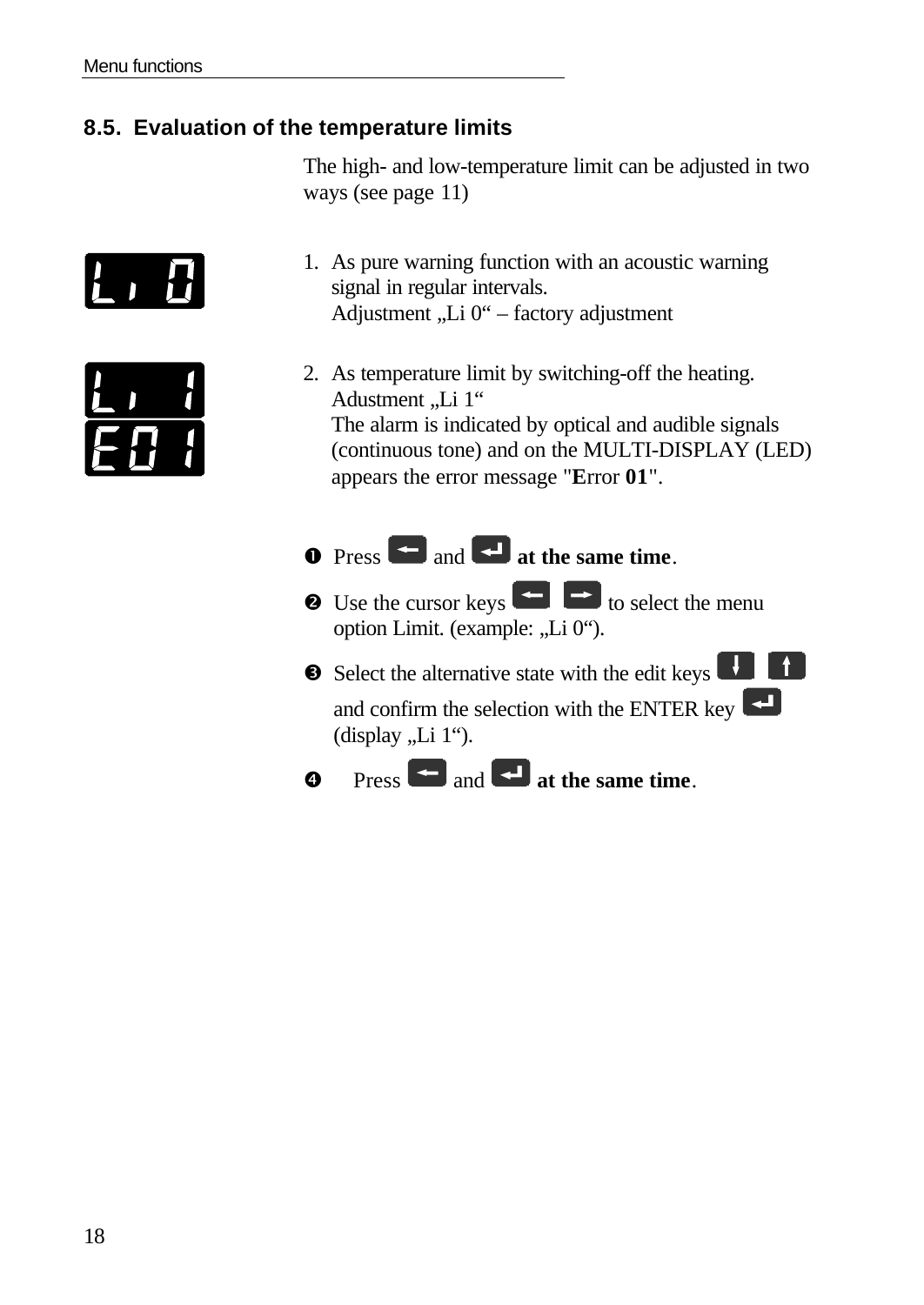# **9. SAFETY INSTALLATION (WITH SHUTDOWN FUNCTION)**



(excess temperature protection)

These safety installations is independent of the control circuit. When the temperature of the bath liquid has reached the safety temperature, a complete shutdown of the heater is effected.

The alarm is indicated by optical and audible signals (continuous tone) and on the MULTI-DISPLAY (LED) appears the error message "**E**rror **01**".

# **10. TROUBLESHOOTING GUIDE / ERROR MESSAGES**



Whenever the microprocessor electronics registers a failure, a complete shutdown of the heater is performed. The alarm light " $\Delta$ " illuminates and a continuous signal tone sounds.





• Cause:

The waterbath is operated without bath liquid, or the liquid level is insufficient

or

 $\mathbf{I}$  $\mathbf{I}$  $\mathbf{I}$ 

 $\mathbf{I}$  $\mathbf{I}$ J The adjusted temperature limit was exceeded or the temperature fell below the limit..

- Remedy: Replenish the bath tank with the bath liquid. Control the adjustment of the temperature limit. Get to safety the samples.
- The wires of the working temperature sensor are interrupted or short-circuited.

other errors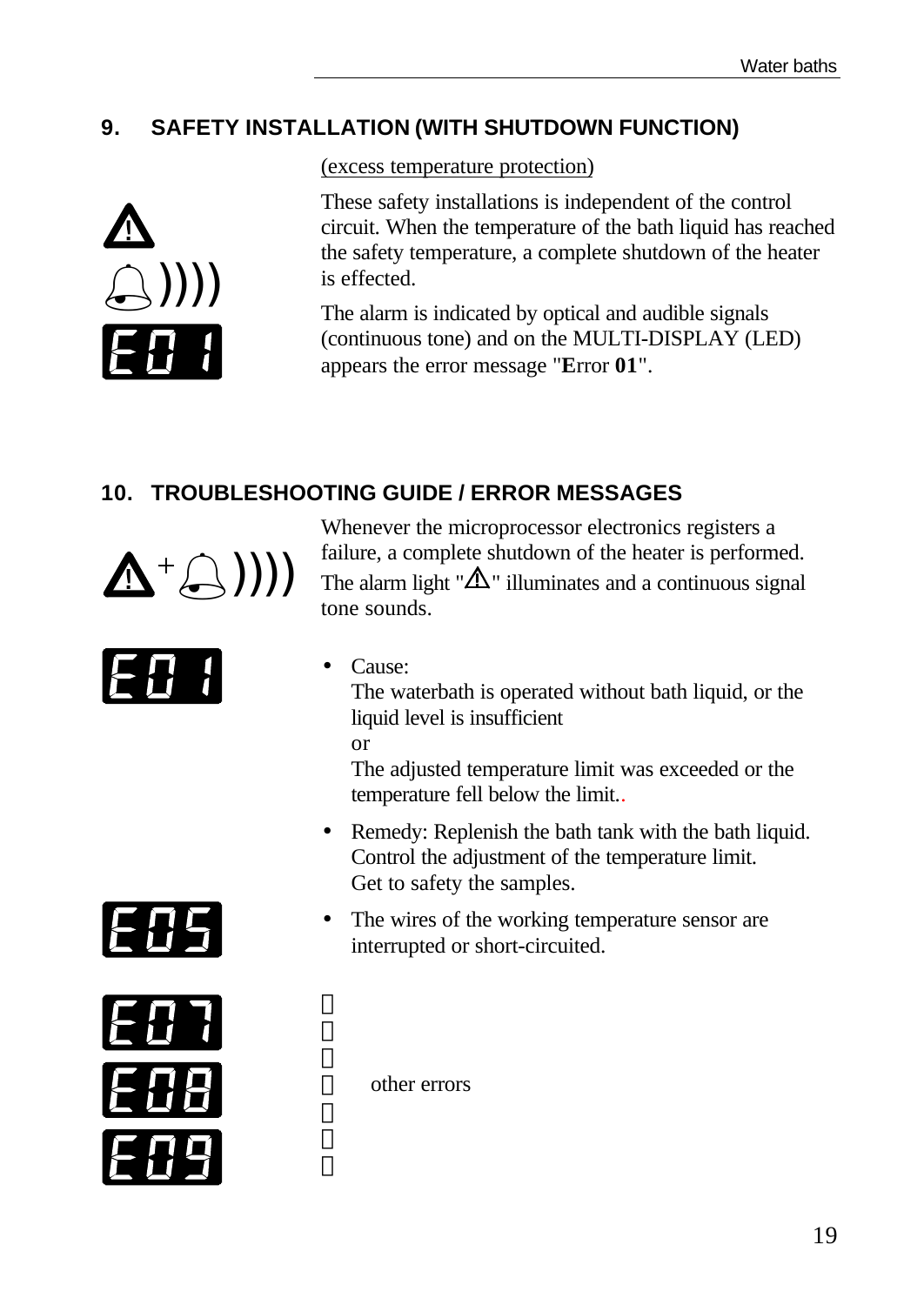

After eliminating the malfunction, press the mains power switch off and on again to cancel the alarm state. If the unit cannot be returned to operation, contact an authorized JULABO service station.

# **10.1. Acoustical signals and their differentiation**

Three different signals are generated by the sound generator as follows:

- an alarm signal
- a warning signal
- a time signal

The signals can easily be recognized and differentiated, even from a good distance. Required actions can be initiated immediately.

• The Alarm signal is a continuous sound signal.

The heater is completely and permanently switched off. (see page 19)

• The warning signal is issued at regular intervals (signal - pause - signal - pause).

The actual bath temperature is higher than the set overtemperature value or lower than the set undertemperature value. (see page 11)

• The time signal is issued in the intervals (double signal - pause - double signal - pause).

Countdown of the adjusted operating time commences to zero, after which a time signal is issued at intervals (see page 13)

%))))



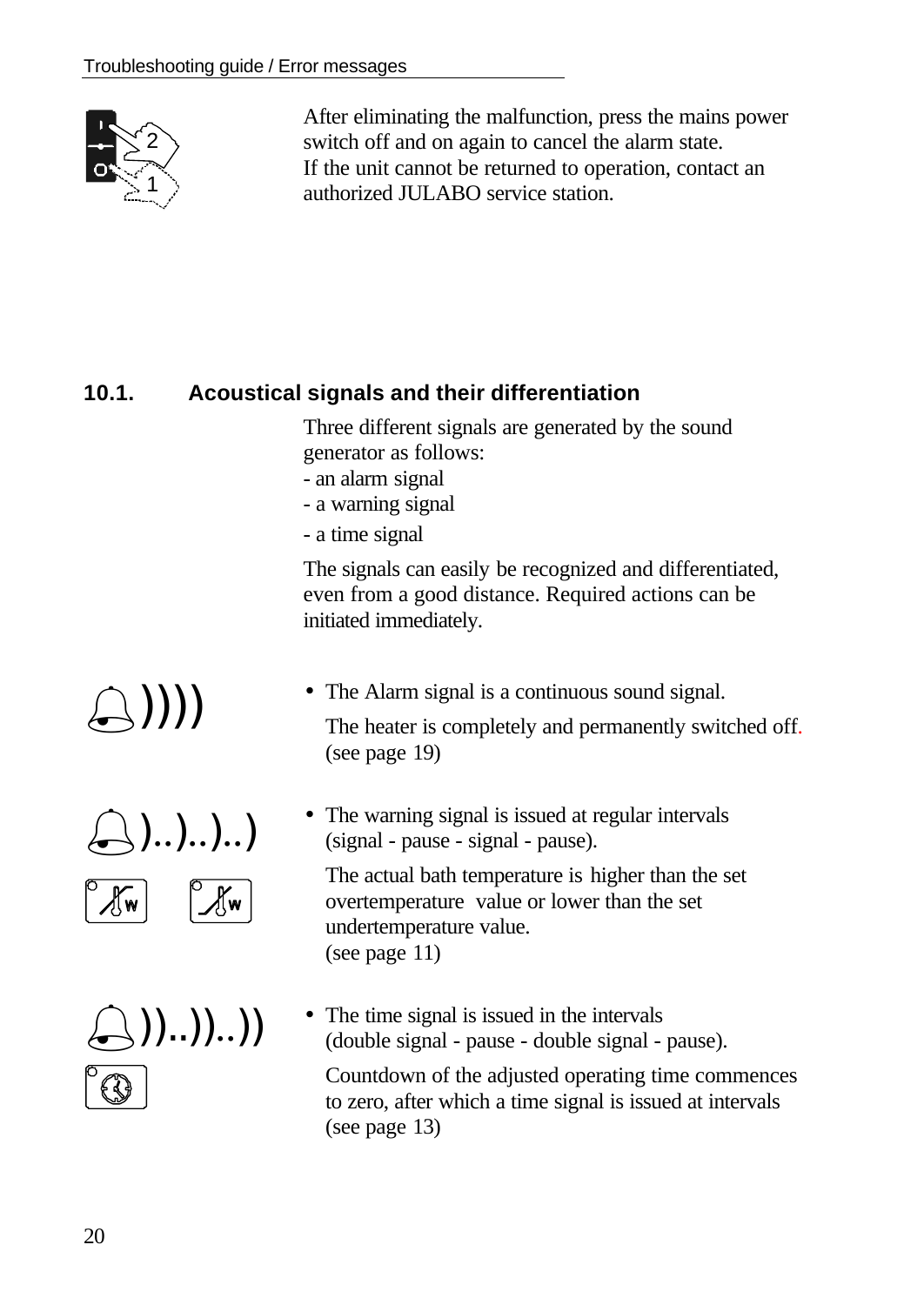### **11. ELECTRICAL CONNECTION**

### **RS232C serial interface**

This port can be used to connect a computer with an RS232C cable for remote control of the waterbath.



Pin assignment:

| Pin 1 | RxD             | Receive Data         |
|-------|-----------------|----------------------|
| Pin 2 | TxD             | <b>Transmit Data</b> |
| Pin 3 | 0 <sub>VD</sub> | Signal GND           |



Use shielded cables only.



Accessories:

RS-232 interface connecting cable, terminated with 3-pin Cinch plug and 9 hole subD socket. Length: 3.0 m.

**Order No.** 8 980 075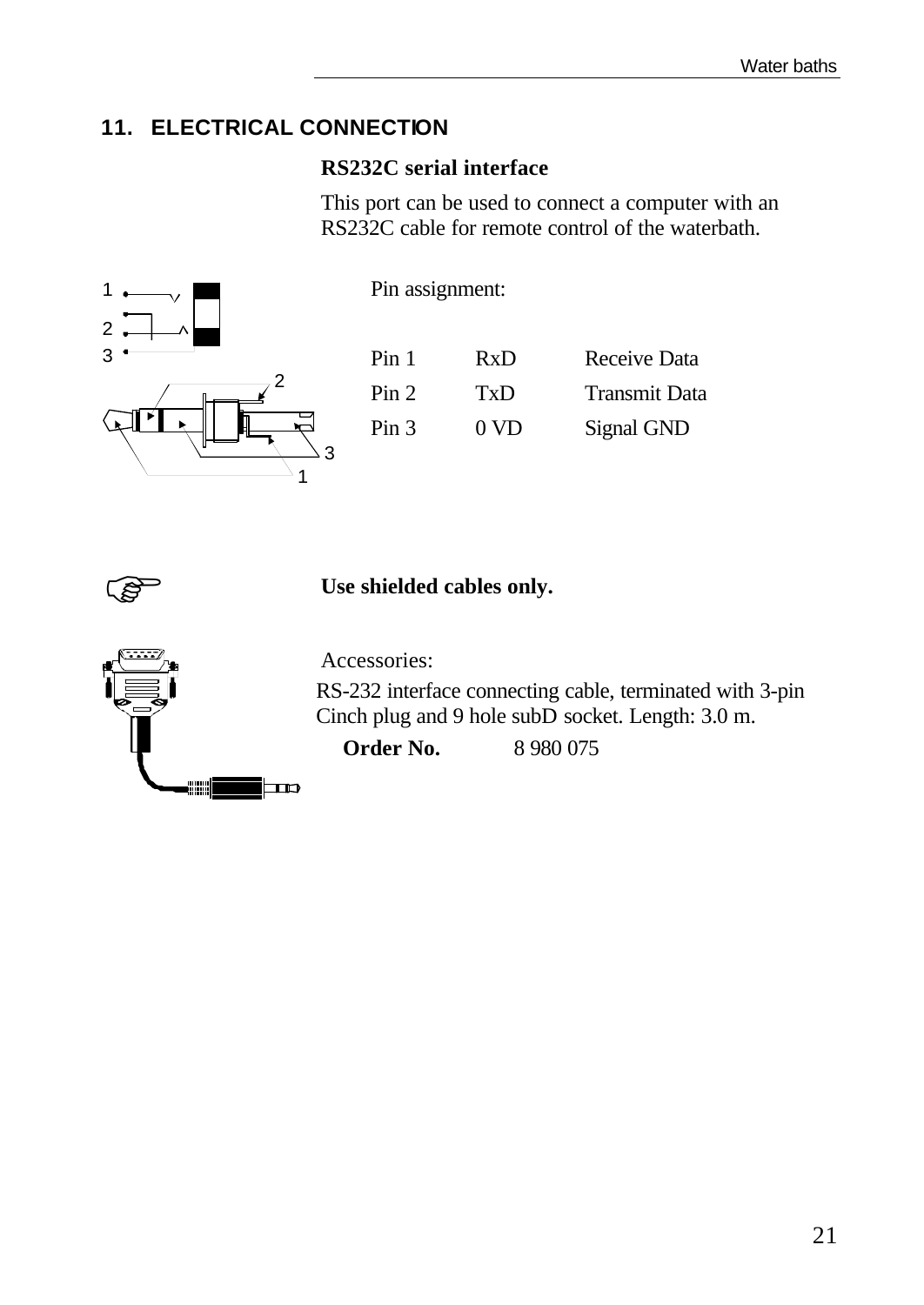### **12. REMOTE CONTROL**

### **12.1. Communication with a PC or a superordinated data system**

| Suitable terminal programs for communicating with a PC are: |                                            |  |  |
|-------------------------------------------------------------|--------------------------------------------|--|--|
| MS-Windows                                                  | - Terminal.EXE (included with MS-Windows). |  |  |
| MS-DOS                                                      | - Procomm Plus, Datastrom Technologies.    |  |  |
| MS-DOS                                                      | - Norton Utilities.                        |  |  |

If the waterbath is put into remote control mode via the menu level, the display will read "OFF" = REMOTE STOP. (see page 16).

The waterbath is now operated via the computer.

In general, the computer (master) sends commands to the waterbath(slave). The waterbath sends data (including error messages) only when the computer asks for it.

A transfer sequence consists of:

- command
- space  $(\Leftrightarrow; \text{Hex: } 20)$
- parameter (the character separating decimals in a group is the period)

end of file  $(\lnot$ ; Hex: 0D)

The commands are divided into **in** or **out** commands. **in** commands: asking for parameters to be displayed **out** commands: setting parameters



The **out** commands are valid only in remote control mode.

#### **Examples:**

- Command to set the working temperature T to 55.5 °C: **out\_sp\_00** ⇔ **55.5¿**
- Command to ask for the working temperature T: **in\_sp\_00¿**
- Response from the waterbath: **55.5¿**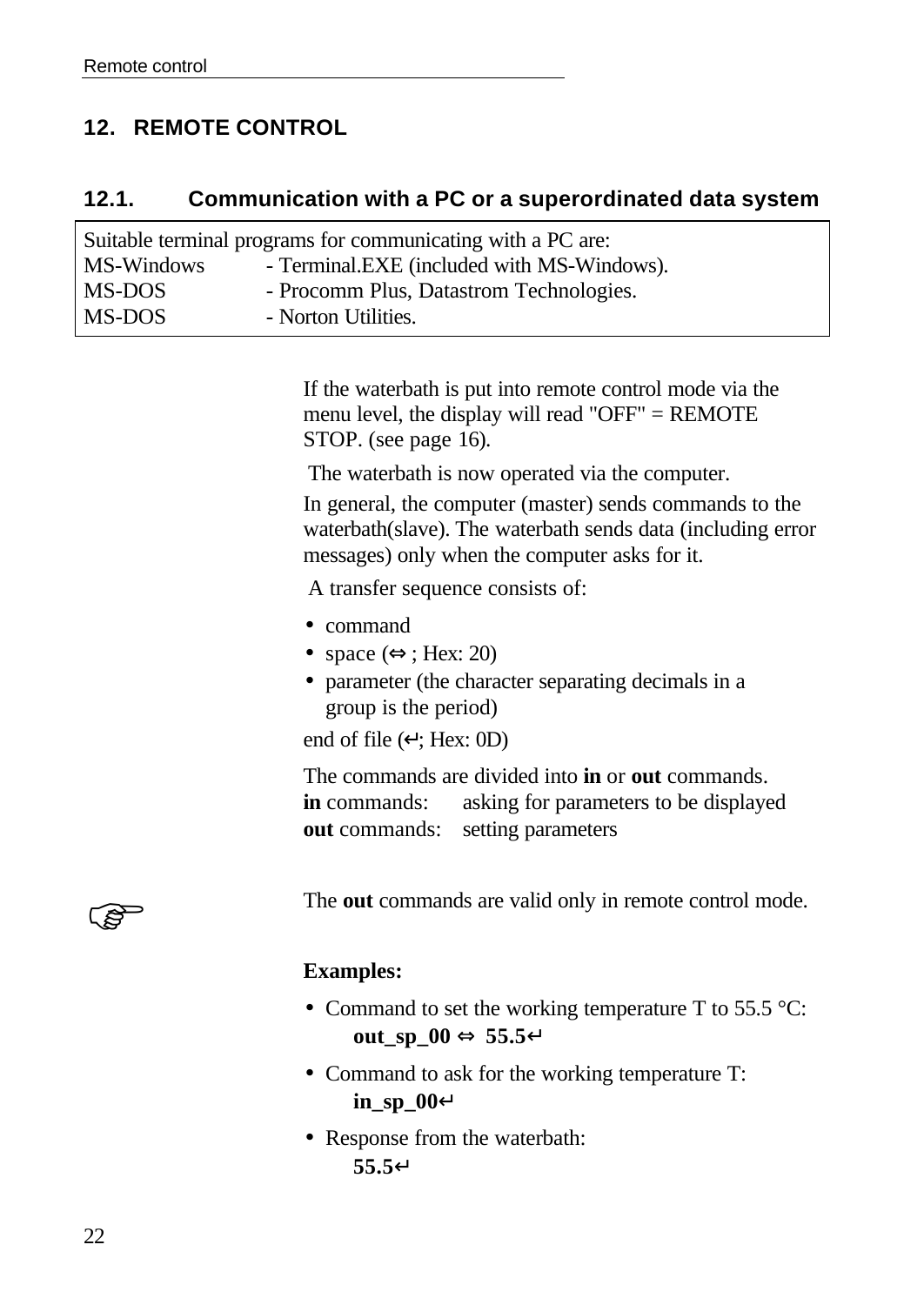| Command     | Parameter      | Response of the waterbath                                |
|-------------|----------------|----------------------------------------------------------|
| version     | none           | Number of software version $(V X, xx)$                   |
| status      | none           | Status message, error message (see below)                |
| out_mode_05 | $\overline{0}$ | STOP - returns the water bath to the "OFF" state         |
| out_mode_05 | $\mathbf{1}$   | START - water bath is switched to the operating<br>state |
|             |                |                                                          |
| $out_sp_0$  | XXX.X          | Set working temperature,, T"                             |
| $out_sp_02$ | XXX.X          | Set high temperature warning limit tw                    |
| $out_sp_03$ | XXX.X          | Set low temperature warning limit -Uw                    |
|             |                |                                                          |
| $in_sp_00$  | none           | Ask for working temperature "T"                          |
| $in_sp_02$  | none           | Ask for high temperature warning limit $\ell$ w          |
| $in_sp_03$  | none           | Ask for low temperature warning limit $\mathcal{N}$ w    |
|             |                |                                                          |
| $in_p$ v_00 | none           | Ask for actual bath temperature                          |
| $in\_pv_01$ | none           | Ask for the heater wattage being used                    |

**12.2. List of commands**

# **12.3. Status messages**

| Message         | Description                       |
|-----------------|-----------------------------------|
| 01 MANUAL START | Waterbath in keypad control mode. |
| 02 REMOTE STOP  | Waterbath in "OFF" state          |
| 03 REMOTE START | Waterbath in remote control mode  |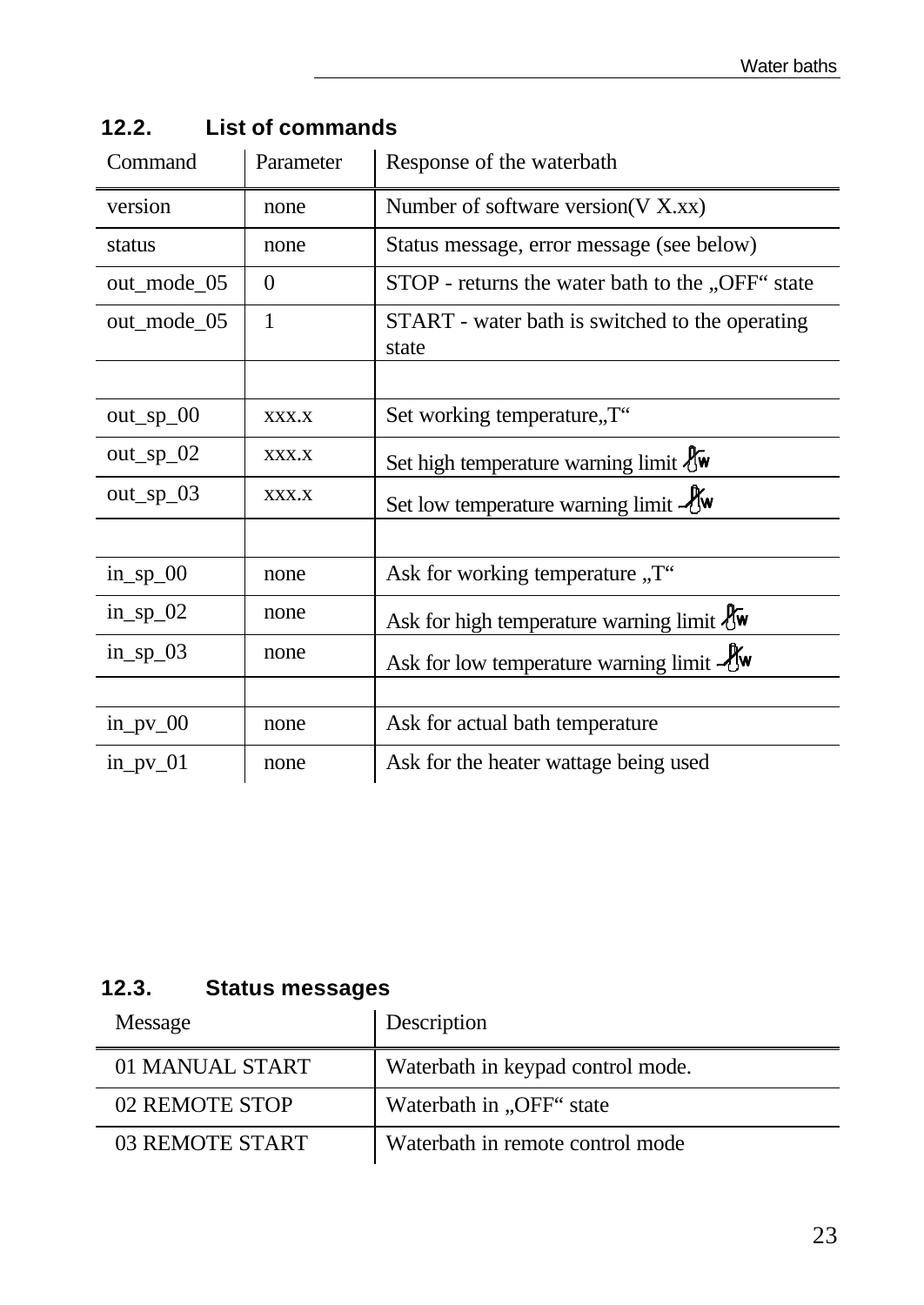# **12.4. Error messages**

| Message                                                     | Description                                                                                                       |
|-------------------------------------------------------------|-------------------------------------------------------------------------------------------------------------------|
| -01 TEMP / LEVEL ALARM                                      | Safety temperature or low liquid level<br>alarm                                                                   |
|                                                             |                                                                                                                   |
| -03 EXCESS TEMPERATURE<br><b>WARNING</b>                    | High temperature warning $\mathcal{H}_{\mathbf{w}}$ ,.                                                            |
| -04 LOW TEMPERATURE<br><b>WARNING</b>                       | Low temperature warning $\mathcal{A}$ $\mathcal{H}$ $\mathbf{w}$ $\mathcal{A}$                                    |
| -05 TEMPERATURE<br><b>MEASUREMENT ALARM</b>                 | Error in measuring system                                                                                         |
|                                                             |                                                                                                                   |
| $-07$ $12$ C-BUS WRITE ERROR                                |                                                                                                                   |
| $-07$ I <sup>2</sup> C-BUS READ ERROR                       | Internal error                                                                                                    |
| -07 I <sup>2</sup> C-BUS READ/WRITE ERROR                   |                                                                                                                   |
| -08 INVALID COMMAND                                         | Invalid command                                                                                                   |
| -10 VALUE TOO SMALL                                         | Entered value too small                                                                                           |
| -11 VALUE TOO LARGE                                         | Entered value too large                                                                                           |
| -12 WARNING : VALUE EXCEEDS<br><b>TEMPERATURE LIMITS</b>    | Value lies outside the adjusted range for<br>the high and low temperature warning<br>limits. But value is stored. |
| -13 COMMAND NOT ALLOWED IN<br><b>CURRENT OPERATING MODE</b> | Invalid command in current operating<br>mode                                                                      |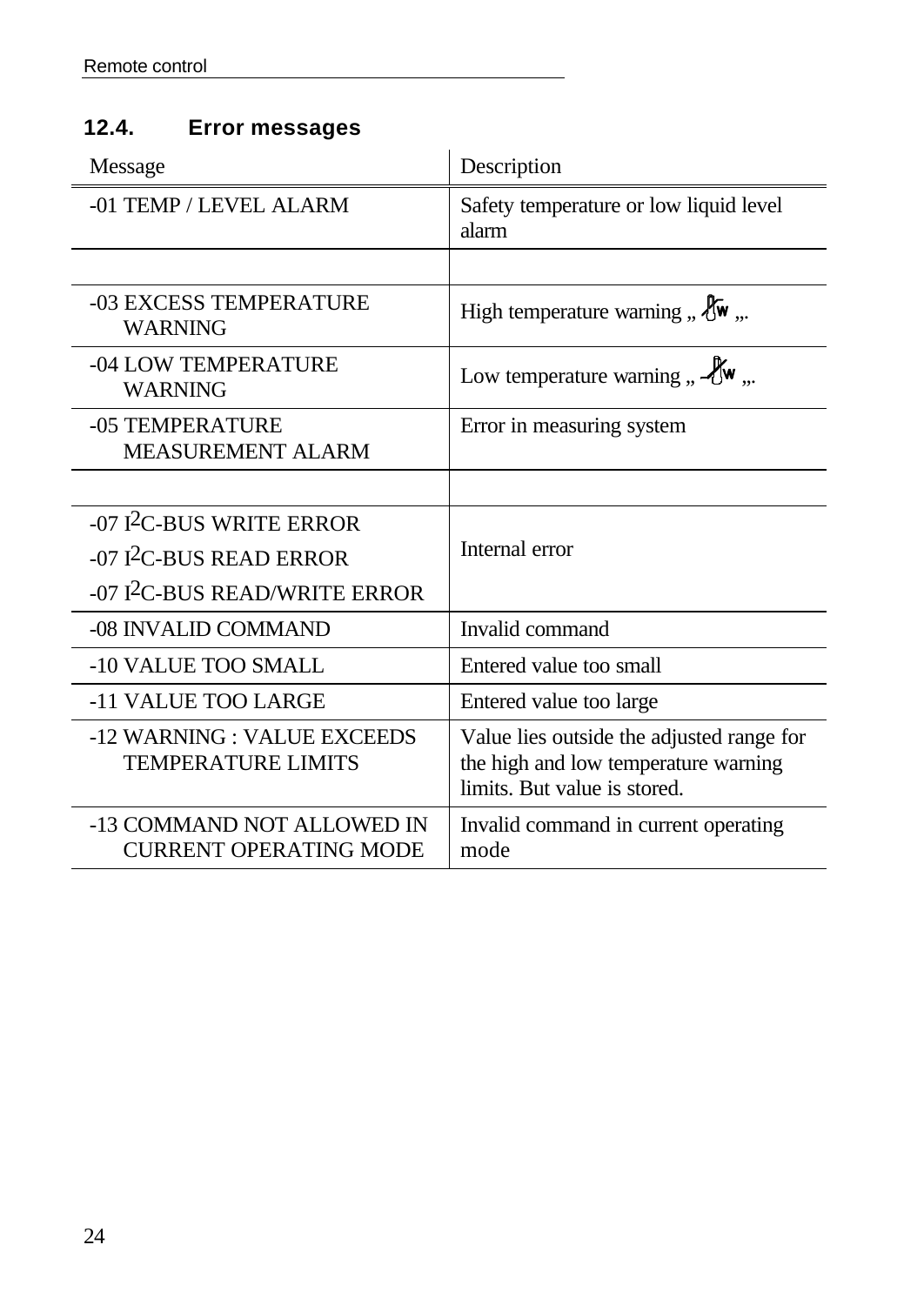# **13. OPERATING SAFETY / MAINTENANCE**

JULABO Water Baths are designed for continuous operation under normal conditions. Periodic maintenance of the units is not required.

The bath tank should be filled only with a bath liquid recommended by JULABO. To avoid contamination, it is essential to change the bath liquid from time to time

### **Repairs**

### **Before asking for a service technician or returning a JULABO water bath for repair, please contact an authorized JULABO service station.**

When returning a unit, take care of careful and adequate packing. JULABO is not responsible for damages that might occur from insufficient packing.

Some parts of the bath cover may become extremely warm during continuous operation. When lifting the bath cover, pay attention to hot steam! Be careful when touching these parts! Condensation that could appear in and on other units near the water bath may result in reduced operating safety. Be careful when setting up and operating the water bath!

# **13.1. Cleaning the unit**

**Before cleaning the unit, disconnect the power plug from the mains socket!**

Use water (with a low surface tension, e.g., soap) for cleaning the bath.

Clean the unit housing with a moist cloth.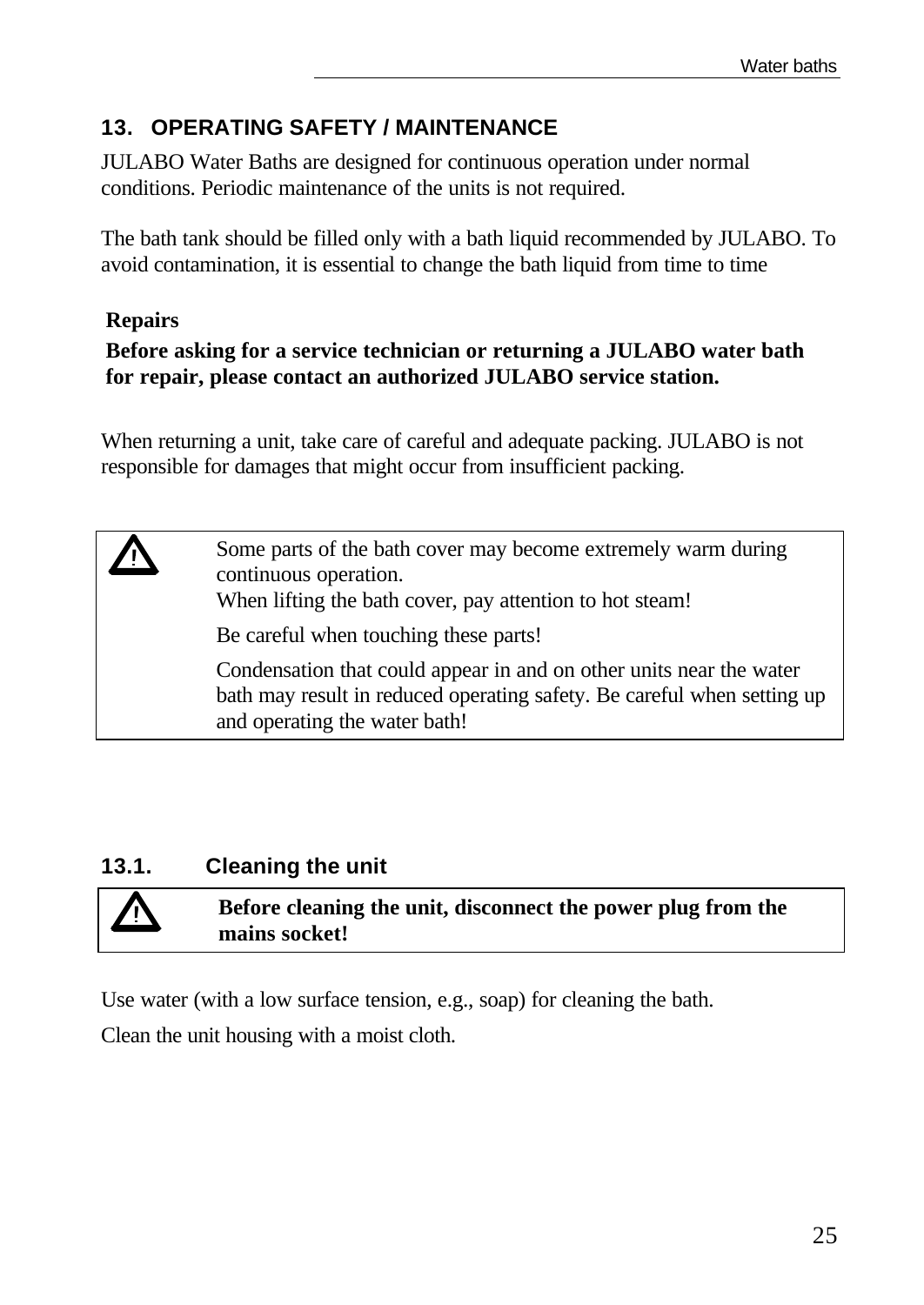### **14. TECHNICAL DATA**

| <b>EcoTemp Series</b>                                                |                 | TW8          | TW12                     | <b>TW20</b>  |
|----------------------------------------------------------------------|-----------------|--------------|--------------------------|--------------|
| Working temperature range                                            | $\rm ^{\circ}C$ | 2599.9       | 2599.9                   | 2599.9       |
| with water cooling                                                   | $\rm ^{\circ}C$ | 2099.9       | 2099.9                   | 2099.9       |
| MULTI-DISPLAY (LED)                                                  |                 |              |                          |              |
| Resolution                                                           | $\rm ^{\circ}C$ | 0.1          | 0.1                      | 0.1          |
| Temperature stability                                                | $\rm ^{\circ}C$ | $\pm 0.2$    | $\pm 0.2$                | $\pm 0.2$    |
| Computer interface                                                   |                 | <b>RS232</b> | <b>RS232</b>             | <b>RS232</b> |
| Electronic timer                                                     | h:min           | 0:019:59     | 0:019:59                 | 0:019:59     |
| Heater wattage $(230 V / 115 V)$                                     | W               | 2000/1000    | 2000/1000                | 2000/1000    |
| Bath opening $(B \times L)$                                          | cm              | 23 x 27      | 35 x 27                  | 50 x 30      |
| Bath depth                                                           | $\rm cm$        | 14           | 14                       | 18           |
| Filling volume                                                       | liters          | 38           | 5  12                    | 822          |
| Overall dimensions $(B \times T \times H)$                           | cm              | 29 x 32 x 28 | 40 x 32 x 28             | 56 x 35 x 32 |
| with Makrolon <sup><math>\overset{\circ}{\text{}}</math> cover</sup> | cm              | 29 x 32 x 45 | $40 \times 32 \times 45$ | 56 x 35 x 49 |
| Weight                                                               | kg              | 10           | 11                       | 20           |
| Mains power connection $\pm 10\%$ V/Hz                               |                 | 230/50       | 115/60<br><b>or</b>      |              |
| Total power consumption                                              | W               | 2010         | 1010<br><sub>or</sub>    |              |
|                                                                      |                 |              |                          |              |

Safety installations according to IEC 61010-2-010: Excess temperature protection 130 °C - fixed value

| <b>Execute competature</b> protection<br>Alarm indication                                                                                                                                | $optical + audible (continuous tone)$                                                              |  |  |  |
|------------------------------------------------------------------------------------------------------------------------------------------------------------------------------------------|----------------------------------------------------------------------------------------------------|--|--|--|
| Classification according to DIN 12876-1                                                                                                                                                  | class I                                                                                            |  |  |  |
| High temperature warning function<br>Low temperature warning function<br>Timer                                                                                                           | $optical + audible (in intervals)$<br>$optical + audible (in intervals)$<br>audible (in intervals) |  |  |  |
| Protection class                                                                                                                                                                         | IP43 acc. to IEC $529$                                                                             |  |  |  |
| Standards:<br><b>EMC</b> regulations<br>Guideline for first voltage range                                                                                                                | EN 61326<br>EN 61010-1, EN 61010-2-010                                                             |  |  |  |
| All measurements have been carried out at: (DIN 12876-2: 1999/12)<br>rated voltage and frequency<br>$20^{\circ}$ C;<br>ambient temperature:<br>$70^{\circ}$ C;<br>operating temperature: |                                                                                                    |  |  |  |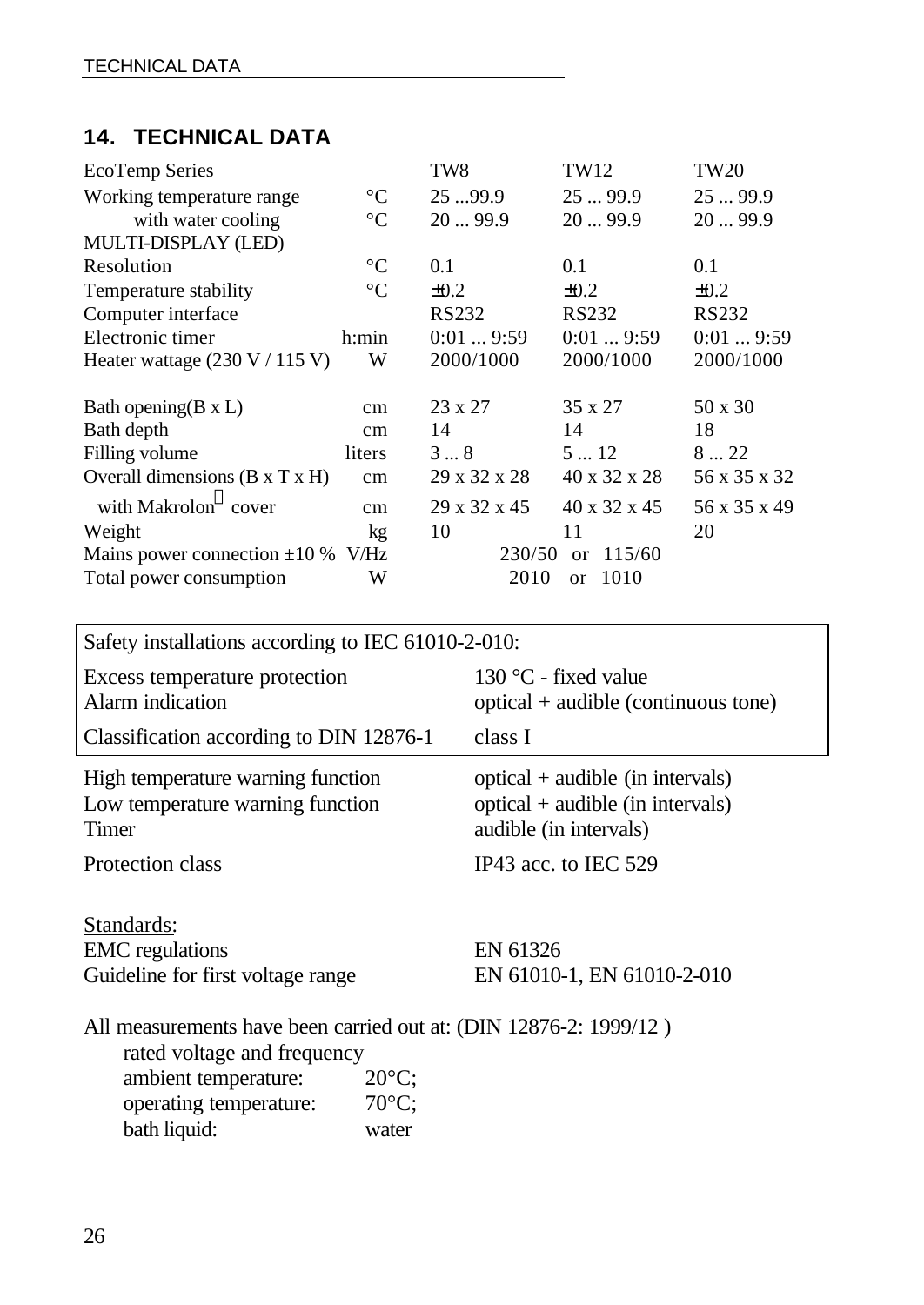# **15. EC DECLARATION OF CONFORMITY**

# $\mathsf{CE}$

The following unit complies with the essential safety requirements outlined by the EC Directives concerning the guidelines for electromagnetic compatibility (89/336/EEC) and for the low voltage regulations (73/23/EEC).

**Water baths: TW8, TW12, TW20**

This unit is manufactured in compliance with the following guidelines

electrical equipment for control technology and laboratory application – EMC requirements outlined by

**EN 61326**

safety regulation for electrical devices for measuring, control and laboratory application specified by

**EN 61010**



Julabo Labortechnik GmbH Eisenbahnstr. 45

Dann

D-77960 Seelbach / Germany G. Juchheim, Managing Director